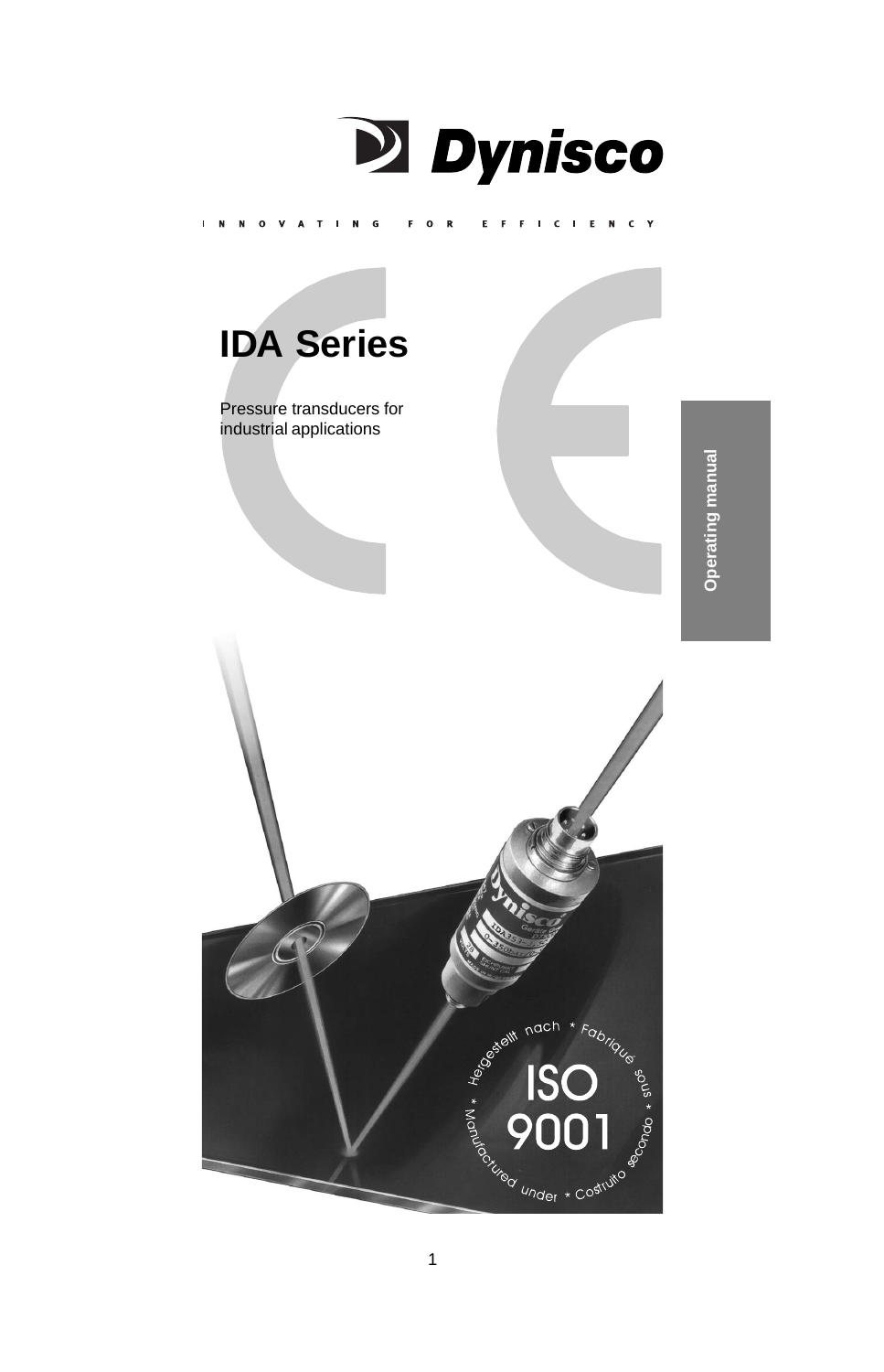# **Table of Contents**

| <b>Content</b>               | <b>Chapter Page</b> |    | Icon        |
|------------------------------|---------------------|----|-------------|
| General                      | 1                   | 3  |             |
| Notes on safety              | $\overline{2}$      | 5  |             |
| Technical data               | 3                   | 6  | မှု         |
| Function                     | 4                   | 13 |             |
| Transport/<br>delivery       | 5                   | 15 |             |
| Installation                 | 6                   | 16 |             |
| Commissioning                | $\overline{7}$      | 24 | <b>STAR</b> |
| Maintenance                  | 8                   | 27 |             |
| Accessories                  | 9                   | 28 |             |
| Troubleshooting              | 10                  | 29 |             |
| Declaration of<br>conformity | 11                  | 30 |             |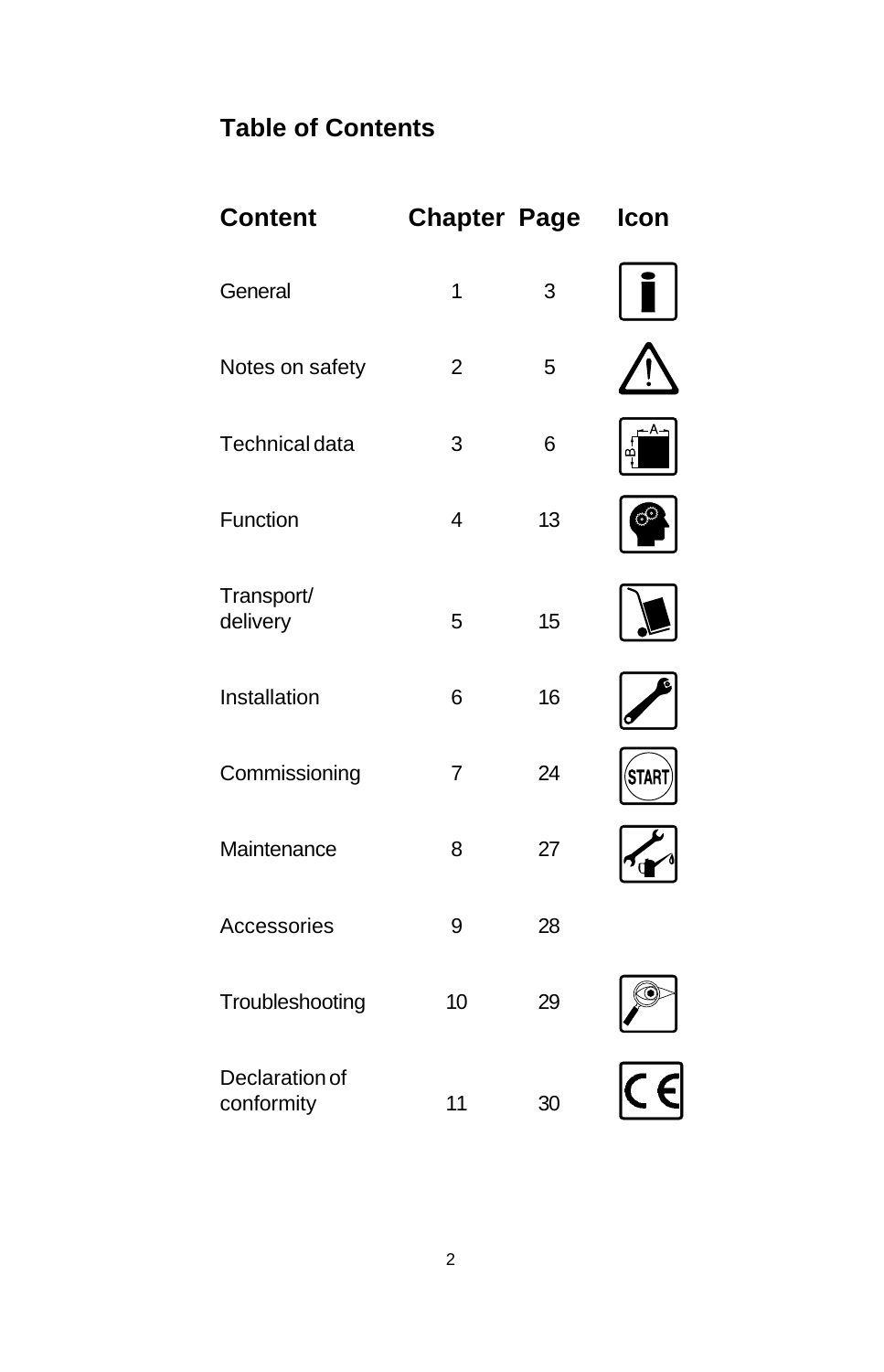

# **1. General**

| 1.1 Important information | 3 |
|---------------------------|---|
| 1.2 Copyright             | 3 |
| 1.3 Explanation of icons  |   |
| 1.4 Abbreviations         |   |
| 1.5 Correct use           |   |
| 1.6 User's obligations    |   |

#### **1.1 Important information**

This manual applies to the IDA series only. It must be kept near the equipment in a readily and immediately accessible location at all times.

The content of this manual must be read, understood and followed in all points by all relevant people. This applies in particular to the notes on safety. Following the safety instructions will help to prevent accidents, defects and malfunctions.

**DYNISCO** will not be held liable for any injury, loss or damage resulting from failure to follow the instructions in this manual.

If malfunctions occur in spite of having followed the operating instructions, please contact the **DYNISCO** customer service department (see chapter 8, Maintenance).

This applies in particular during the warranty period.

#### **1.2 Copyright**

Copyright law requires that this manual be used for inhouse purposes only.

All reproduction, even partially and for in-house purposes, requires the approval of **DYNISCO**. This manual may not be forwarded to third parties.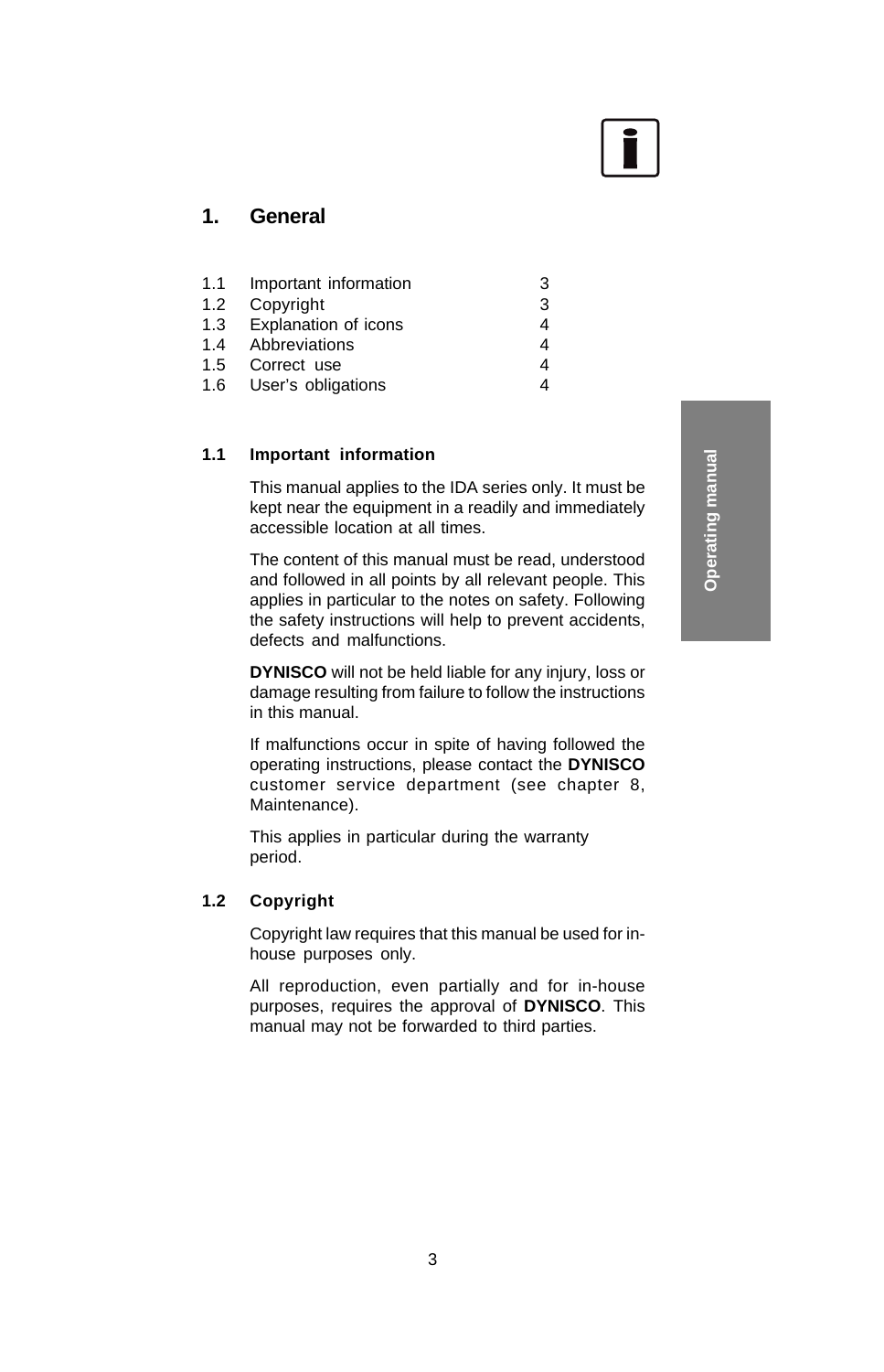

#### **1.3 Explanation of icons**

The manual uses icons to indicate information pertaining to safety:

**ATTENTION** Risk of destruction or damage to equipment, machines or installations



General danger to life or limb

The safety instructions are provided again in the individual chapters of the manual.

#### **1.4 Abbreviations**

The following abbreviations are used:

| ΟМ   | operating manual    |
|------|---------------------|
| PТ   | pressure transducer |
| f.s. | of full scale       |

#### **1.5 Correct use**

The purpose of the IDA pressure transducer is to measure pressure in industrial applications as part of a larger overall system.

Type specific installation of the PT with:

- Internal thread ISO 228/1 G1/4 (IDA 33x)
- Screw-in trunnion with external thread DIN 3852-A G¼A (IDA 35x)
- Thread M18 x 1.5 (IDA 37x)

The safety and accident prevention regulations specific to the application must be followed.

**When using the PT as a safety component in accordance with the EC Machine Directive, Annex IIc, the equipment manufacturer must take any necessary precautions to ensure that malfunctions of the PT cannot cause damage or injury.**

#### **1.6 User's obligations**

The operator or owner of the larger overall system, e.g. a machine, is responsible for following the safety and accident prevention regulations that apply to the specific application.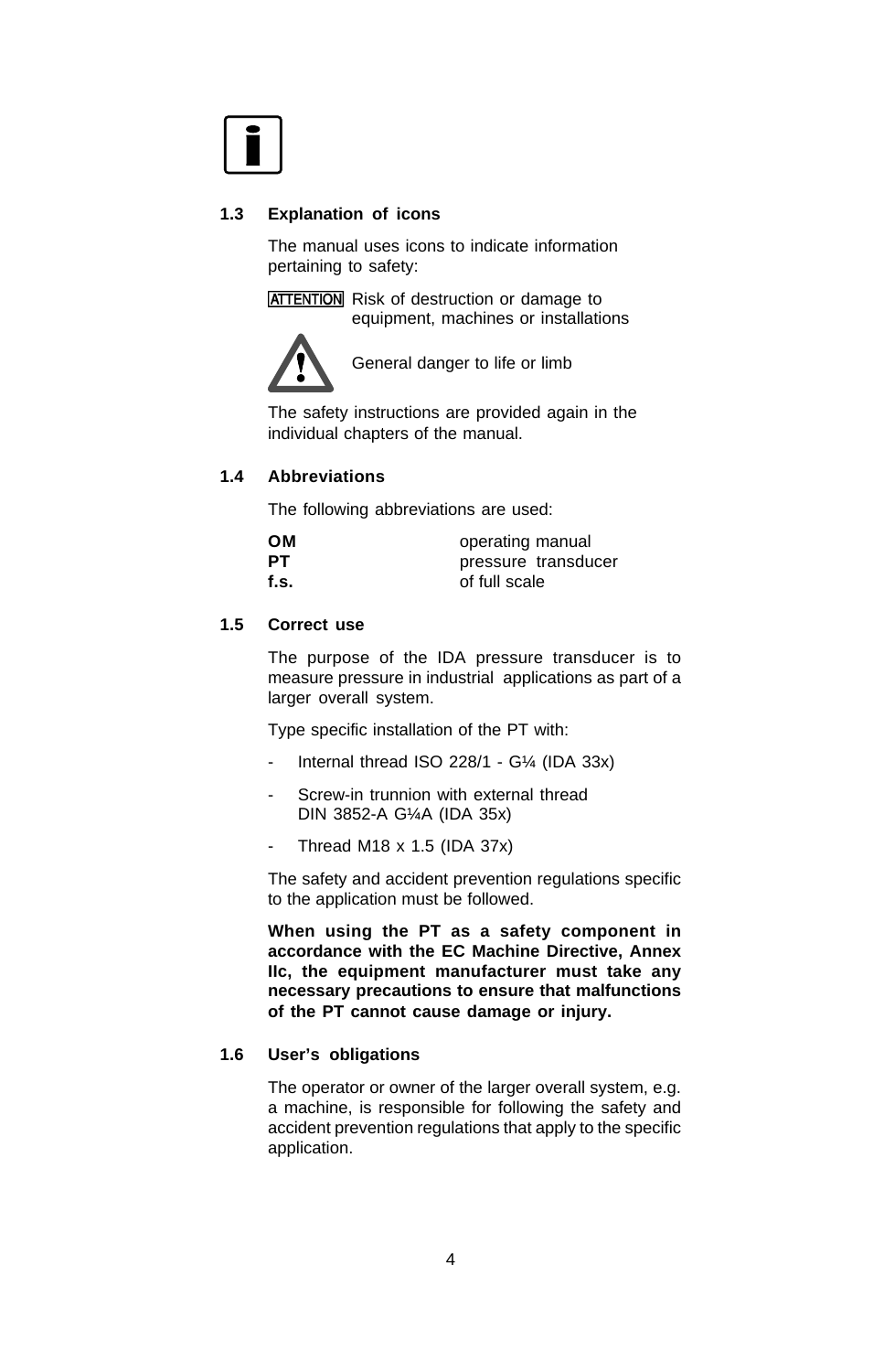

# **2. Notes on safety**



The operator or owner of the larger overall system is responsible for following the safety and accident prevention regulations that apply to the specific application.



When planning machinery and using the PT, follow the safety and accident prevention regulations that apply to your application, e.g.:

- EN 60204, Electrical equipment in machines.
- EN 292, Machine safety, general design guidelines.
- DIN 57 100 Part 410, Protection against electric shock.



Mounting and electrical connection of the PT must be done by authorised specialists with EMC training only, following all applicable regulations, and in **pressure-less, voltagefree** condition with the **machine switched off**.

**The machine must be secured against being switched back on!**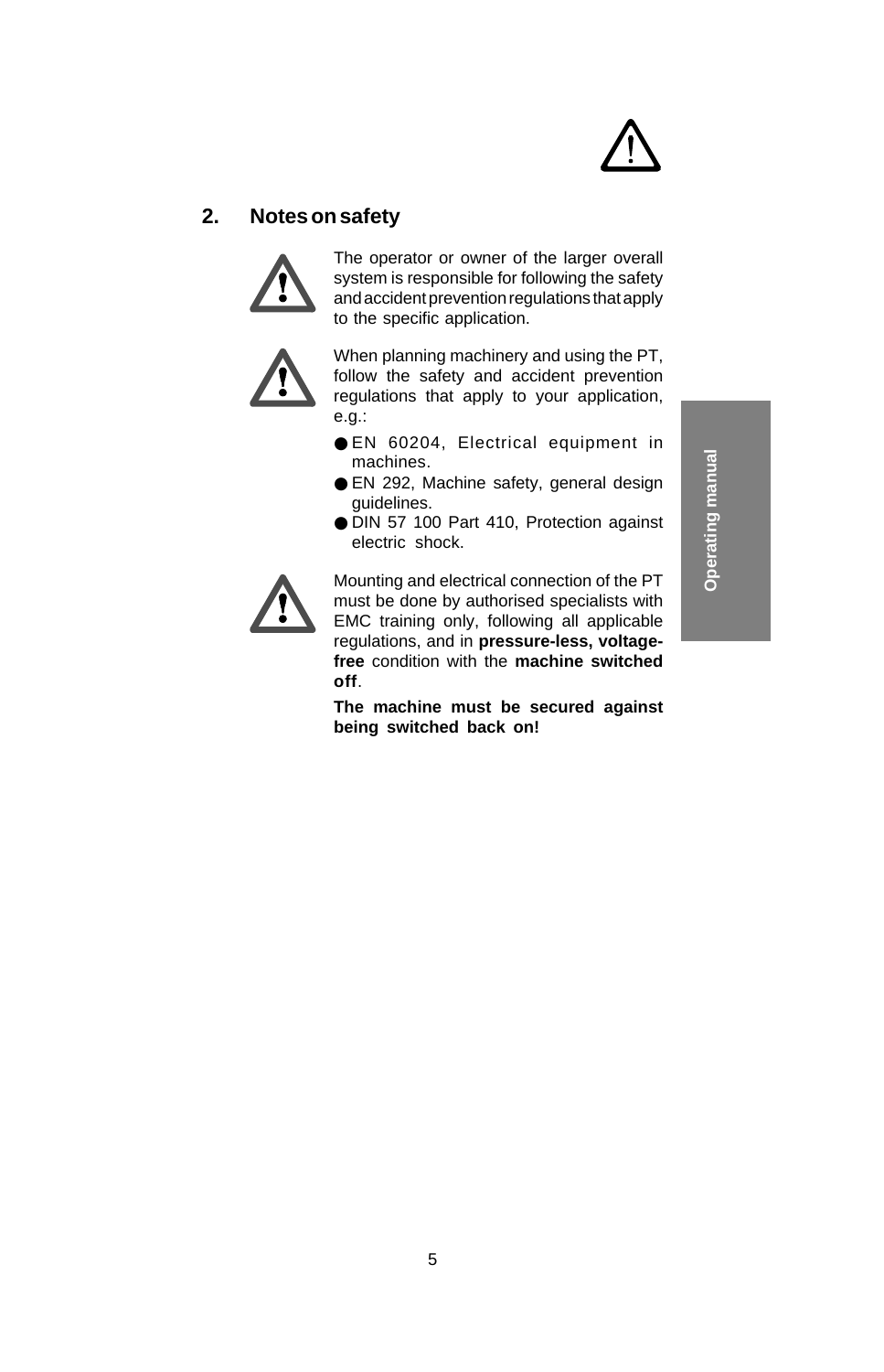

# **3. Technical Data**

| 3.1  | Ordering guide               | 6              |
|------|------------------------------|----------------|
| 3.2  | Ordering example             | 6              |
| 3.3  | Performance characteristics  | 7              |
|      | 3.3.1 Accuracy               | $\overline{7}$ |
|      | 3.3.2 Repeatability          | $\overline{7}$ |
|      | 3.3.3 Resolution             | $\overline{7}$ |
|      | 3.4 Pressure side connection | $\overline{7}$ |
|      | 3.5 Pressure ranges          | $\overline{7}$ |
|      | 3.5.1 Pressure ranges in bar | $\overline{7}$ |
|      | 3.5.2 Max. Overload          | 7              |
|      | 3.5.3 Burstpressure          | 7              |
|      | 3.5.4 Limit frequency        | 8              |
|      | 3.5.5 Rise time              | 8              |
|      | 3.6 Electrical Data          | 8              |
|      | 3.7 Temperature influence    | 9              |
| 3.8  | <b>EMC</b> requirements      | 10             |
| 3.9  | <b>Materials</b>             | 10             |
| 3.10 | Max. Mounting torque         | 10             |
| 3.11 | Environmental protection     | 10             |
| 3.12 | Weight                       | 10             |
| 3.13 | Seal                         | 10             |
| 3.14 | <b>Dimensions</b>            | 11             |

## **3.1 Ordering guide**



The exact meanings of the letter/digit combinations are given in the corresponding sections of chapter 3.

# **3.2 Ordering example**

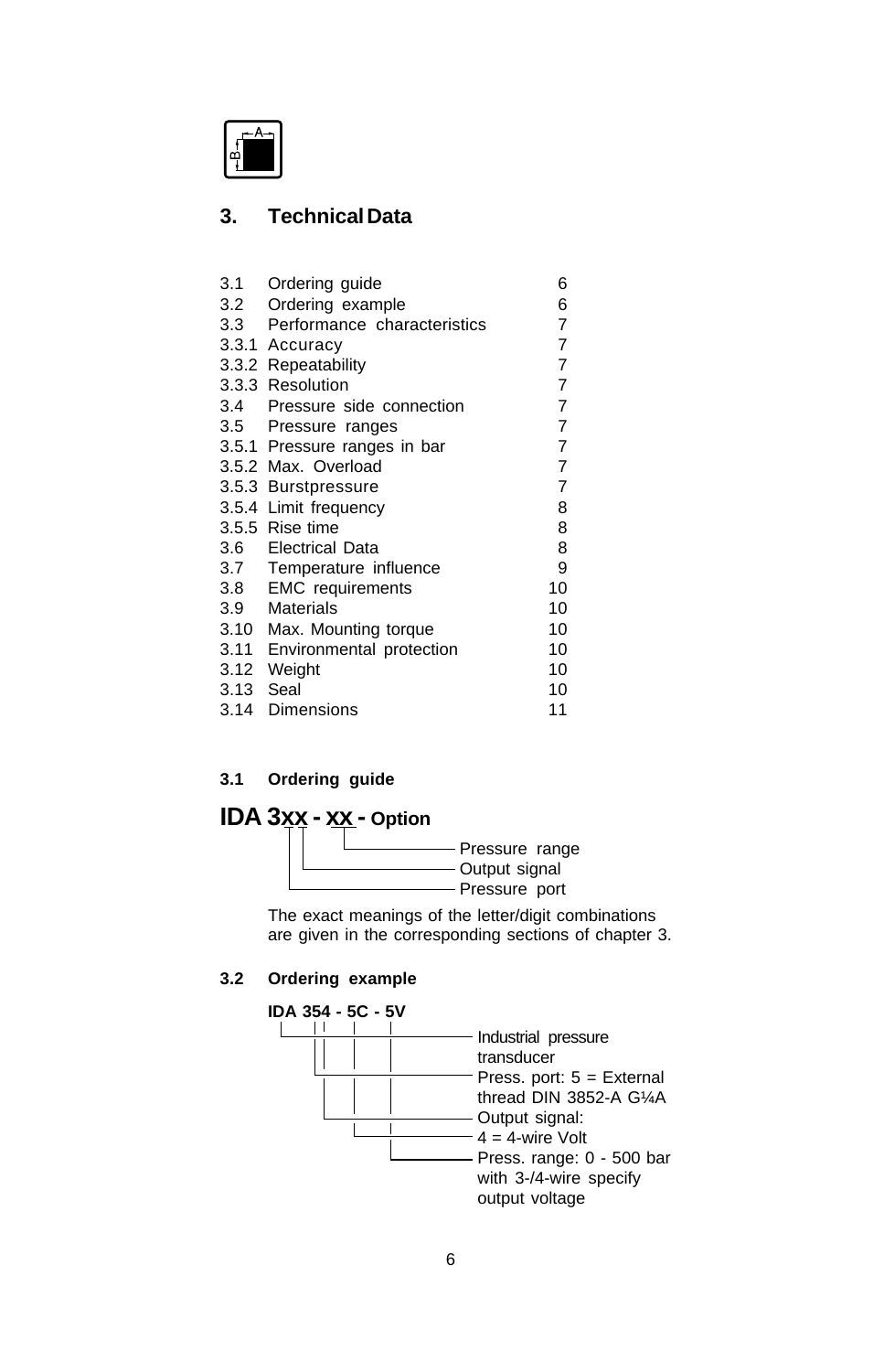

### **3.3 Performance characteristics** (IDA3xx-xx)

#### **3.3.1 Accuracy**

(Linearity and hysteresis at  $T = constant$ )  $IDA33x / IDA35x +0.3\%$  typ.,  $\pm 0.5\%$  of full scale IDA37x  $\pm 0.75\%$  typ.,  $\pm 1\%$  of full scale

**3.3.2 Repeatability** ± 0.1 % of full scale pressure

#### **3.3.3 Resolution** infinite

#### **3.4 Pressure side connection** (IDA3**X**x-xx)

| IDA33x   | Internal thread ISO228/1-G1/4 |
|----------|-------------------------------|
| IDA35x   | Screw-in trunnion with        |
| external |                               |
|          | thread DIN 3852-A $G\%$ A     |
| IDA37x   | Screw-in trunnion with        |
| external |                               |
|          | thread M18 $\times$ 1.5       |

flush diaphragm

#### **3.5 Pressure ranges** (IDA3xx-**XX**)

# **3.5.1 Pressure ranges in bar Model number Permitted pressure range bar** IDA3xx-**20** 0 - 20 **series 37x only** IDA3xx-**35** 0 - 35 **series 37x only** IDA3xx-**50** 0 - 50 IDA3xx-**1C** 0 - 100<br>IDA3xx-**1.5C** 0 - 150 **IDA3xx-1,5C** IDA3xx-**2C** 0 - 200<br>IDA3xx-**3.5C** 0 - 350

IDA3xx-**3,5C** 0 - 350 IDA3xx-**5C** 0 - 500<br>IDA3xx-7**C** 0 - 700 **IDA3xx-7C** IDA3xx-**1M** 0 - 1000

Other pressure ranges on request

#### **3.5.2 Max. Overload (without influencing operating data)**

2 x full scale pressure up to 700 bar Max. 1500 bar for the 1000 bar range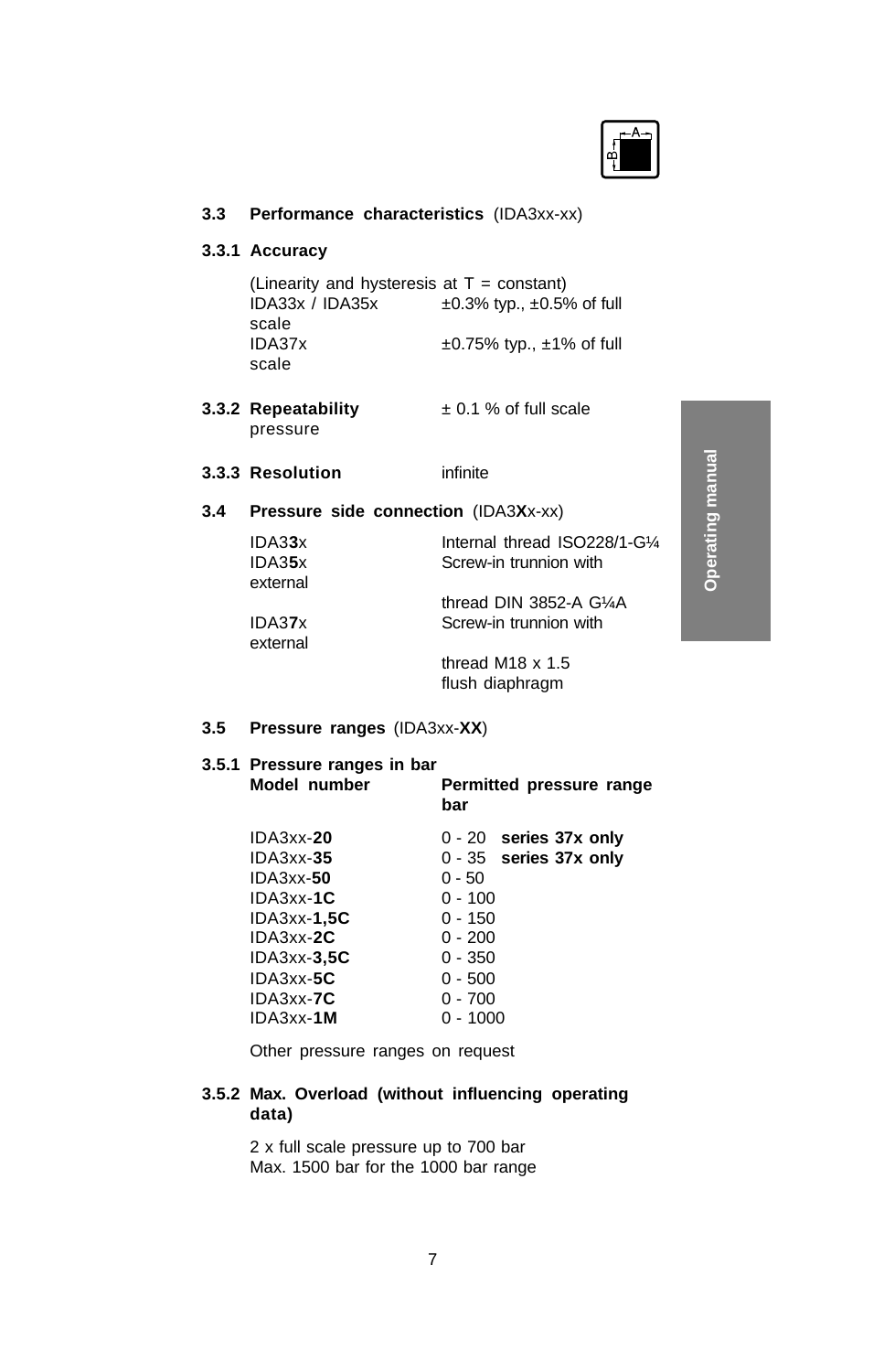

| 3.5.3 Burst pressure | 4 x full scale pressure     |
|----------------------|-----------------------------|
|                      | 3 x full scale pressure for |
|                      | the 20 bar and 1000 bar     |
|                      | range                       |

### **3.5.4 Limit frequency** (not IDA3x0)

| IDA3x2 / IDA3x4 | 1.5 kHz [-3dB]     |
|-----------------|--------------------|
| IDA3x3          | $0.8$ kHz $[-3dB]$ |

# **3.5.5 Rise time** (only IDA3x0)

| IDA330 / IDA350 | $300 \mu s$ max. |
|-----------------|------------------|
| IDA370          | 30 µs max        |

# **3.6 Electrical data** (IDA3x**X**-xx)

| Configuration                                                             | 4-arm Wheatstone bridge<br>strain gauge                                                                                                                                |
|---------------------------------------------------------------------------|------------------------------------------------------------------------------------------------------------------------------------------------------------------------|
| Bridge resistance                                                         | IDA33x/IDA35x, 350 $\Omega$ ±1 %<br>IDA37x, 350 Ω ± 10 %                                                                                                               |
| Output signal<br>IDA3x0<br>(EMC: connecting cables defined as data lines) | 4-arm Wheatstone bridge<br>strain gauge without amplifier<br>at 20 bar > 2.2 m V/V<br>from 35 bar $>2.9$ mV/V                                                          |
| IDA3x2                                                                    | 2-wire mA with amplifier<br>4 - 20 mA<br>$(R1 < (38.2 \times Us - 380) \Omega$<br>$R_1$ < 536.8 Ω bei U <sub>s</sub> = 24 V                                            |
| (EMC: connecting cables defined as data lines)                            |                                                                                                                                                                        |
| IDA3x3                                                                    | 3-wire Volt with amplifier<br>0 - 5 VDC (R <sub>1</sub> > 5 kΩ)<br>0 - 10 VDC (R̄ <sub>∟</sub> >10 kΩ)<br>1 - 6 VDC (R <sub>L</sub> > 10 kΩ)<br>1 - 11 VDC (R, >10 kΩ) |
| IDA3x4                                                                    | 4-wire Volt with amplifier<br>0 - 5 VDC (R <sub>L</sub> > 5 kΩ)<br>0 - 10 VDC ( $\bar{R}_1$ > 10 kΩ)                                                                   |
| Supply voltage                                                            |                                                                                                                                                                        |
| IDA3x0                                                                    | 10 VDC (recommended)<br>min. 6 VDC, max. 12 VDC                                                                                                                        |
| IDA3x2<br>IDA3x3                                                          | 10 - 36 VDC<br>15 - 32 VDC (U <sub>A</sub> 0 - 10 V)<br>10 - 32 VDC (U) 0 - 5 V)                                                                                       |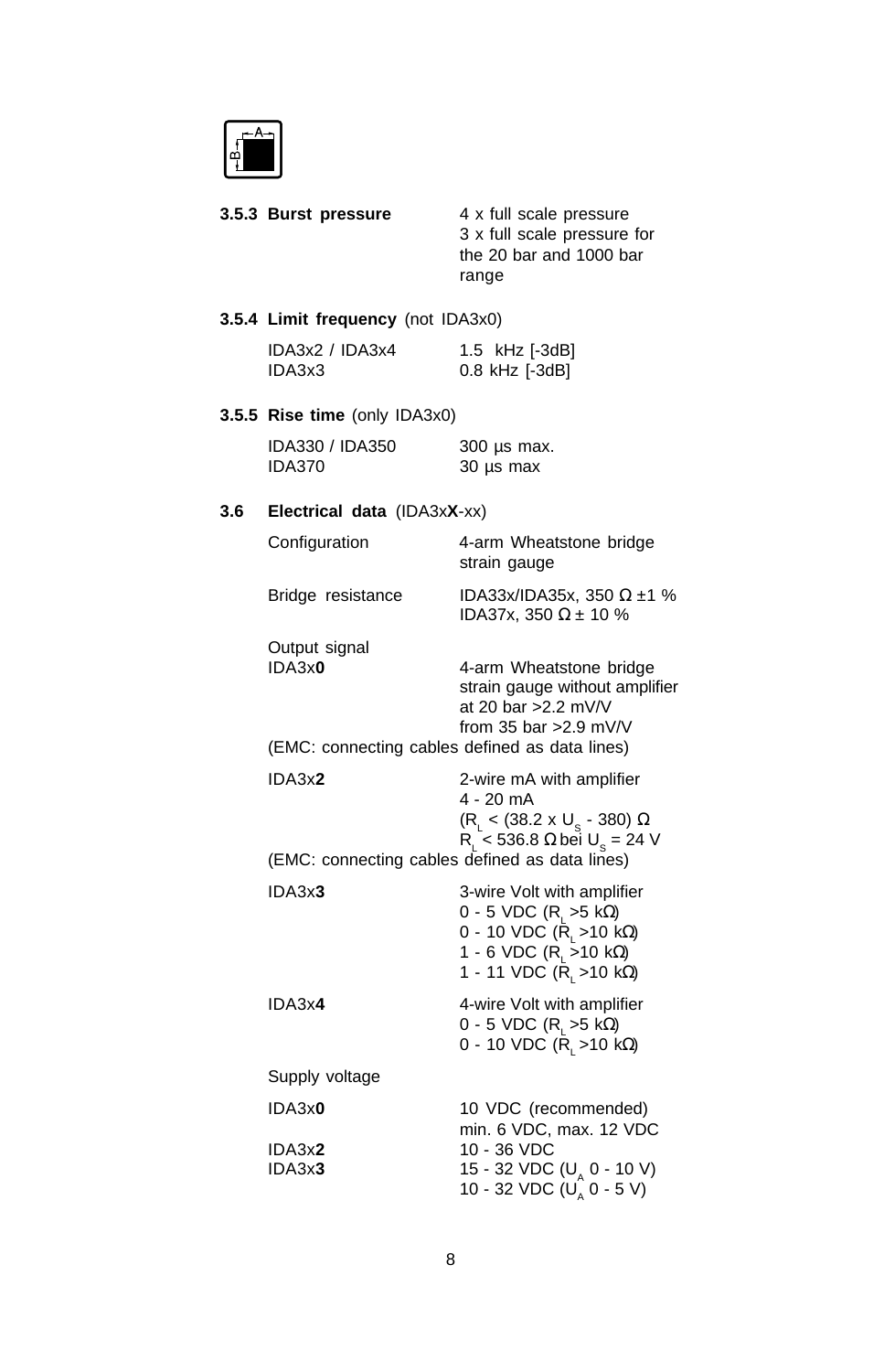$\begin{picture}(120,10) \put(0,0){\line(1,0){15}} \put(15,0){\line(1,0){15}} \put(15,0){\line(1,0){15}} \put(15,0){\line(1,0){15}} \put(15,0){\line(1,0){15}} \put(15,0){\line(1,0){15}} \put(15,0){\line(1,0){15}} \put(15,0){\line(1,0){15}} \put(15,0){\line(1,0){15}} \put(15,0){\line(1,0){15}} \put(15,0){\line(1,0){15}} \put(15,0){\line($ 

| IDA3x4<br>4 - wire Volt (unipolar)<br>4 - wire Volt (bipolar) | 19 - 32 VDC<br>$\pm$ 13 to $\pm$ 16 VDC (U, 0 - 10 V)<br>$\pm$ 10 to $\pm$ 16 VDC (U <sub>4</sub> 0 - 5 V) |  |
|---------------------------------------------------------------|------------------------------------------------------------------------------------------------------------|--|
| Calibration function<br>(room temperature)                    | 80 % $\pm$ 0.5 % of full scale<br>output by externally con-<br>necting contacts 5 and 6                    |  |
| Zero point<br>IDA330 / IDA350<br><b>IDA370</b>                | (only IDA3x0)<br>$+1\%$<br>± 2%                                                                            |  |
| Zero balance                                                  | (not IDA3x0)<br>$± 5 \%$ .<br>min. $-2\%$ / $+5\%$ of full<br>scale with 2-wire                            |  |
| Range balance                                                 | (not IDA3x0)<br>$± 5$ % of full scale                                                                      |  |
| Leakage resistance                                            | $> 1000$ MΩ at 50 V                                                                                        |  |
| Tamnaratura influanca                                         |                                                                                                            |  |

# **3.7 Temperature influence**

| Storage temperature<br>IDA3x2 / IDA3x3 / IDA3x4<br>IDA3x0           | $-45^{\circ}$ C to $+120^{\circ}$ C<br>$-55^{\circ}$ C to $+120^{\circ}$ C<br>(medium temperature) |
|---------------------------------------------------------------------|----------------------------------------------------------------------------------------------------|
| Operating temperature<br>IDA3x2 / IDA3x3 / IDA3x4                   | $-25^{\circ}$ C to $+85^{\circ}$ C                                                                 |
| IDA3x0                                                              | - 40°C to +120°C                                                                                   |
|                                                                     | (medium temperature)                                                                               |
| Compensated temperature range<br>IDA3x2 / IDA3x3 / IDA3x4<br>IDA3x0 | $0^{\circ}$ C to + 70 $^{\circ}$ C<br>$-40^{\circ}$ C to $+120^{\circ}$ C<br>(medium temperature)  |
| Zero shift due to temperature change                                |                                                                                                    |
| IDA33x / IDA35x                                                     | $\pm$ 0.1 % f.s. / 10 °C typ.                                                                      |
| IDA37x                                                              | $\pm$ 0.4 % f.s. / 10 °C typ.                                                                      |
| Sensitivity shift due to temperature change                         |                                                                                                    |
| IDA33x / IDA35x                                                     | $\pm$ 0.2 % f.s. / 10 °C typ.                                                                      |
| IDA37x                                                              | ± 0.4 % f.s. / 10 °C tvp.                                                                          |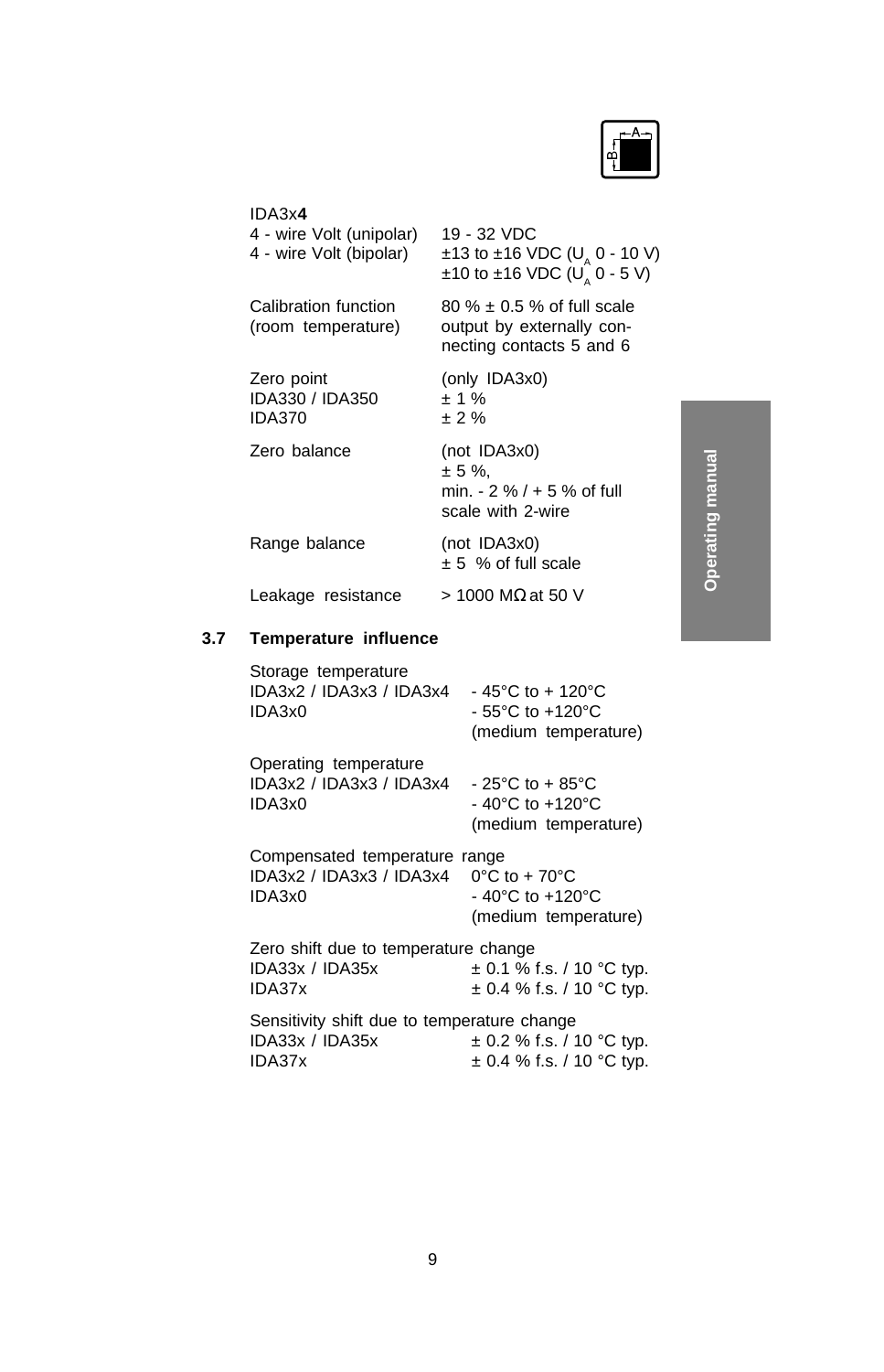

#### **3.8 EMC requirements**

Conforming to  $\zeta \xi$  in accordance with EMC directive.

| Emitted interference | DIN EN 50081-1     |  |
|----------------------|--------------------|--|
|                      | (residential area) |  |
| Immunity             | DIN EN 50082-2     |  |
|                      | (industrial area)  |  |

### **3.9 Materials**

In contact with medium 15-5PH Mat.No. 1.4545

**3.10 Max. Mounting torque** 22 Nm

#### **3.11 Environmental protection to IEC 529**

Pressure transducer IP54 (without connector)

Standard female cable connector DIN IP40 Female cable connector option D06 IP65

Cable connection option D05 IP67

**3.12 Weight** 0.25 kg

#### **3.13 Seal**

Data of the standard seal:

| Appropriate media  | Mineral oil, water, air,<br>oil-water-emulsions                                                                           |
|--------------------|---------------------------------------------------------------------------------------------------------------------------|
| Temperature range  | - 35 $\degree$ C to + 120 $\degree$ C according<br>to elastomer quality                                                   |
| Operating pressure | When fitted in a recess up to<br>1000 bar.<br>Without recess and outside $\varnothing$<br>of seal $<$ 40 mm up to 400 bar |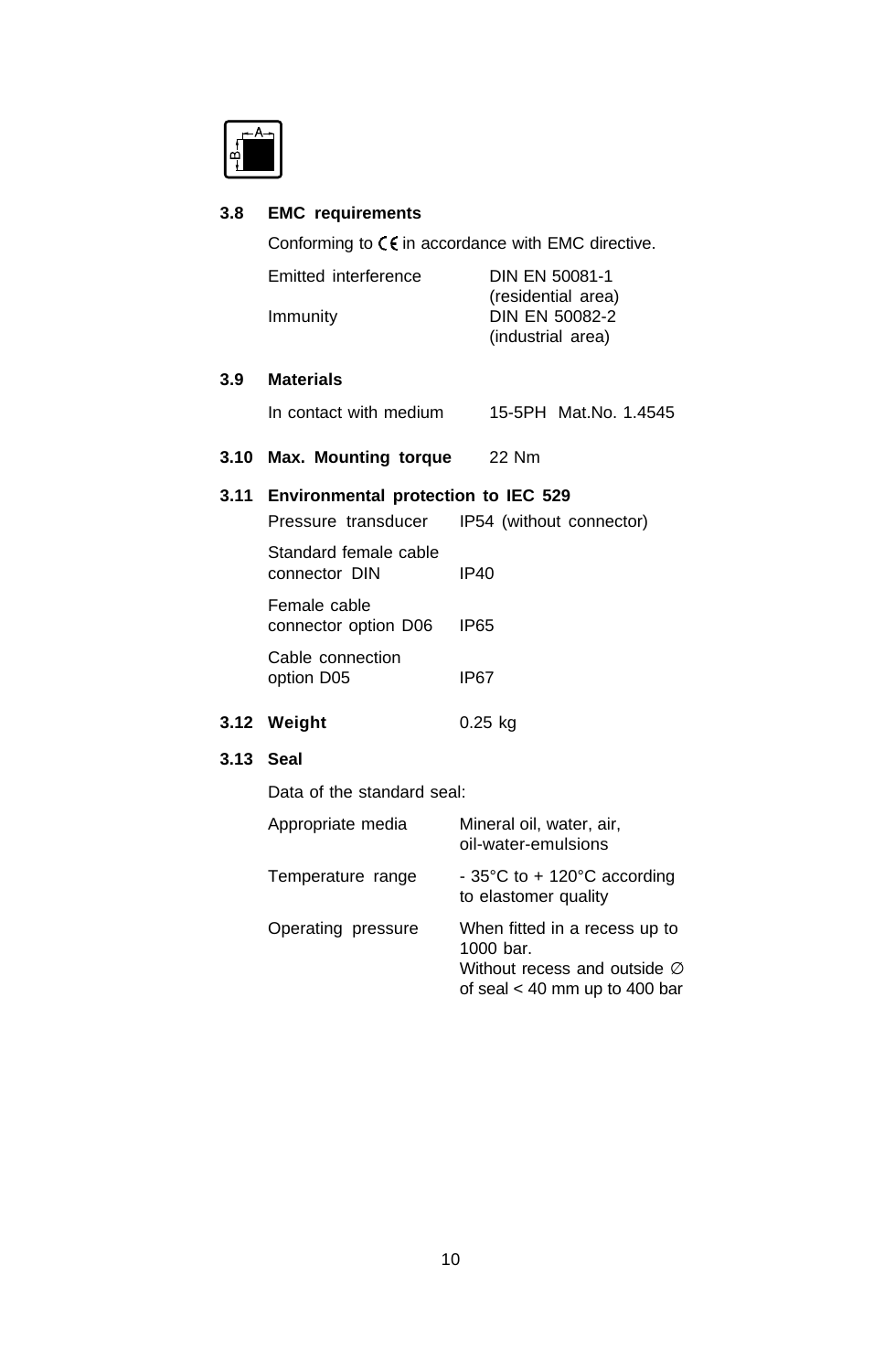

#### **3.14 Dimensions**





**Operating manual Operating manual**





Fig. 02: IDA350



|   | 20 bar               | 35 bar             | 50 bar              | 100 bar             | 150 bar             |
|---|----------------------|--------------------|---------------------|---------------------|---------------------|
| X | $12.55^{\pm0.305}$   | $12.61^{\pm0.305}$ | $12.78^{\pm 0.305}$ | $12.95^{\pm 0.313}$ | $13.12 \pm 0.313$   |
|   | 200 bar              | 350 bar            | 500 bar             | 700 bar             | 1000 bar            |
| X | $13.225^{\pm 0.313}$ | 13.515±0.313       | $13.75^{\pm 0.313}$ | 13.95±0.313         | $14.29^{\pm 0.313}$ |

Fig. 03: IDA370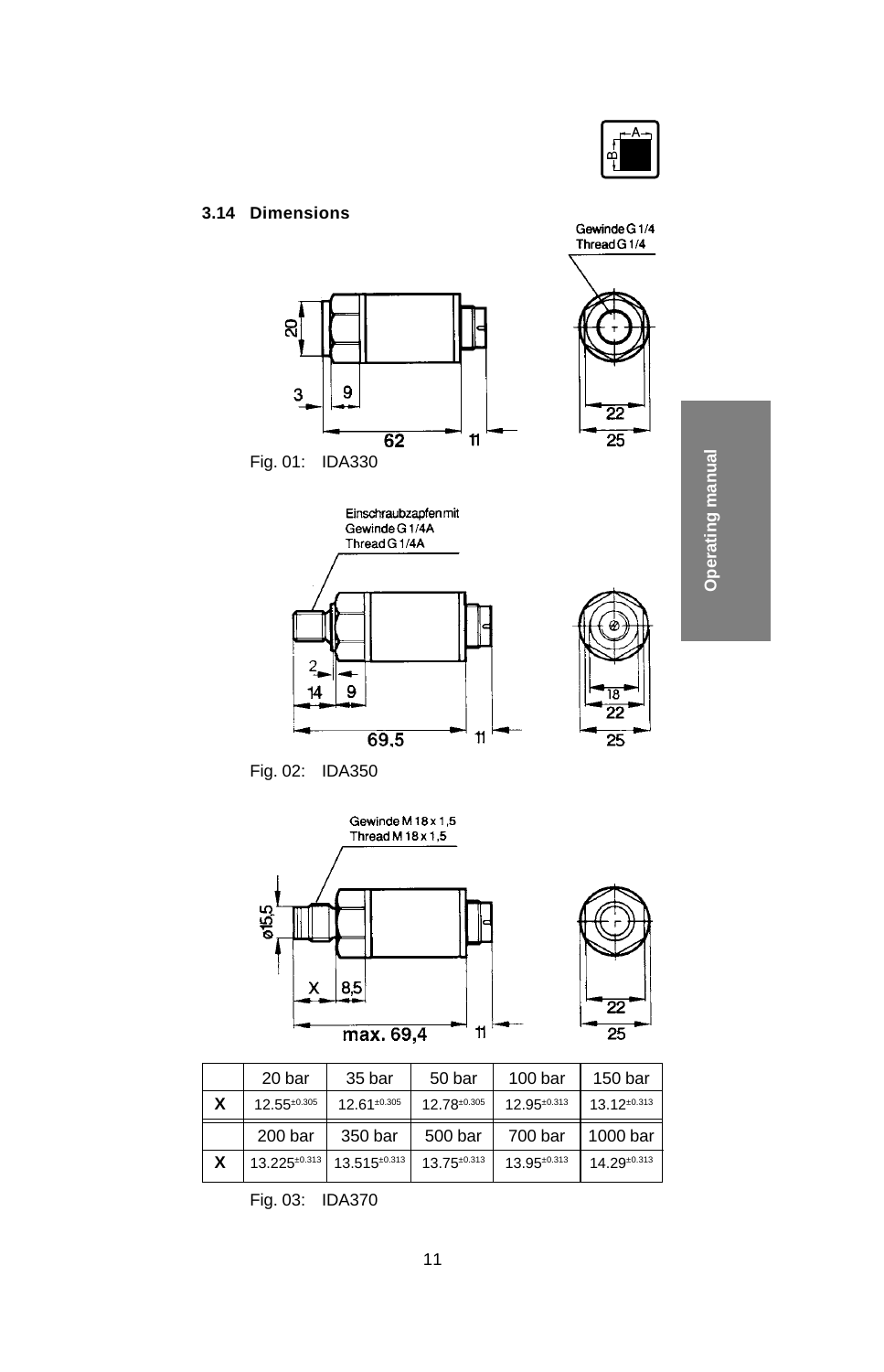











|   | 20 bar              | 35 bar            | 50 bar      | 100 bar             | 150 bar             |
|---|---------------------|-------------------|-------------|---------------------|---------------------|
| X | $12.55^{\pm 0.305}$ | $12.61 \pm 0.305$ | 12.78±0.305 | $12.95^{\pm 0.313}$ | $13.12 \pm 0.313$   |
|   | 200 bar             | 350 bar           | 500 bar     | 700 bar             | 1000 bar            |
| X | 13.225±0.313        | 13.515±0.313      | 13.75±0.313 | $13.95^{\pm 0.313}$ | $14.29^{\pm 0.313}$ |

Fig. 06: IDA372 / IDA373 / IDA374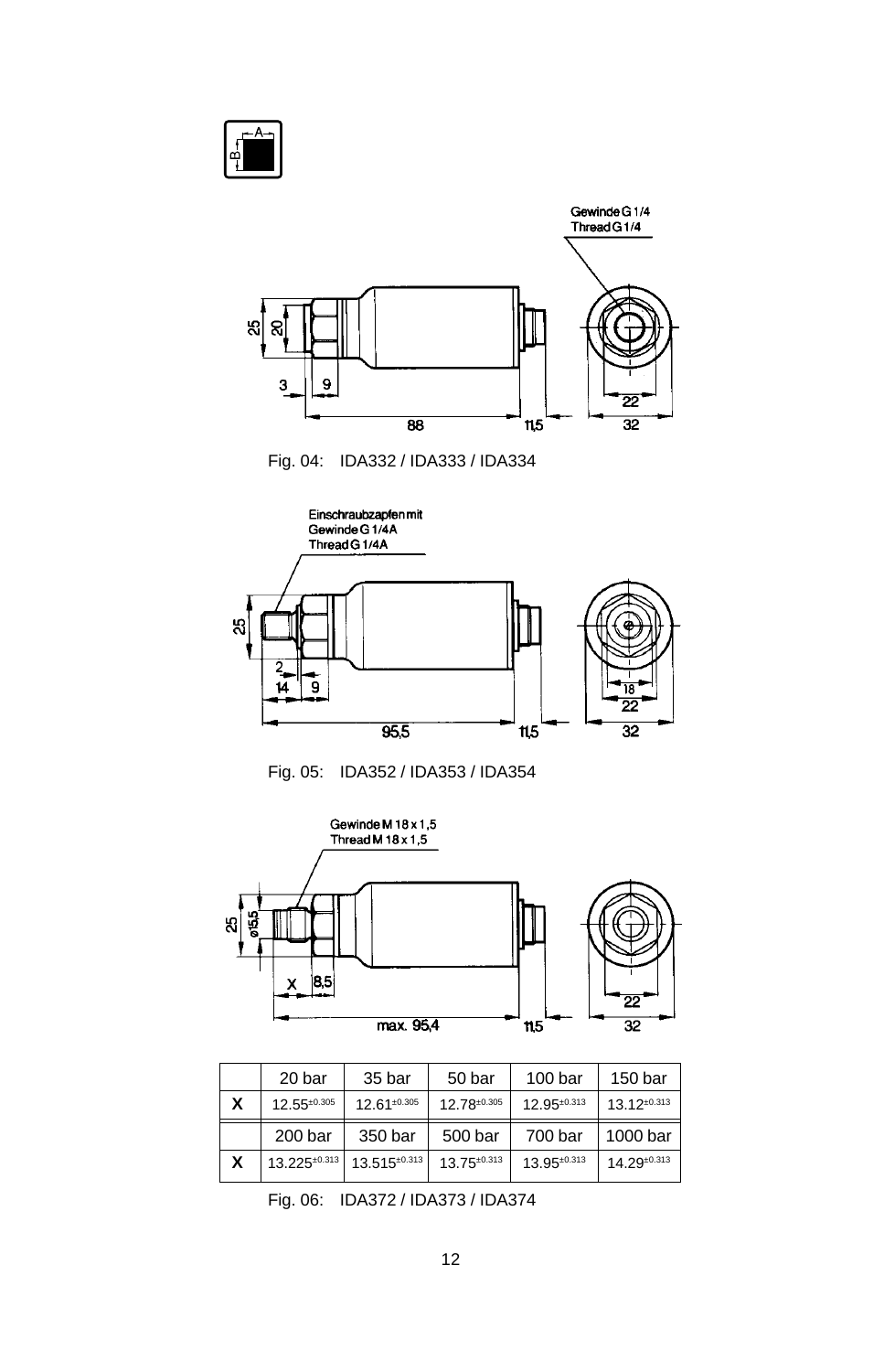

# **4. Function**

| 4.1 | Construction                 | 13 |
|-----|------------------------------|----|
|     | 4.2 Description of functions | 13 |

#### **4.1 Construction**

The PTs of series IDA are industry standard.

The most important advantages are:

- manufactured under ISO 9001
- thermal stability
- insensitivity to pressure peaks
- insensitivity to electromagnetic radiation (EMC)
- fully welded housing
- potted electronics
- maximum pressure 1000 bar

### **4.2 Description of functions**

Through a diaphragm, the PT furnishes an electrical signal that is proportional to the pressure of the medium.

The pressure applied by the medium is forwarded to the measuring diaphragm. The deflection of the measuring diaphragm changes the resistance of the strain gauge bonded to the measuring diaphragm. The strain gauge is a Wheatstone bridge.

Dependent on the PT model, an electric signal proportional to the pressure is generated via the supply voltage or the amplifier.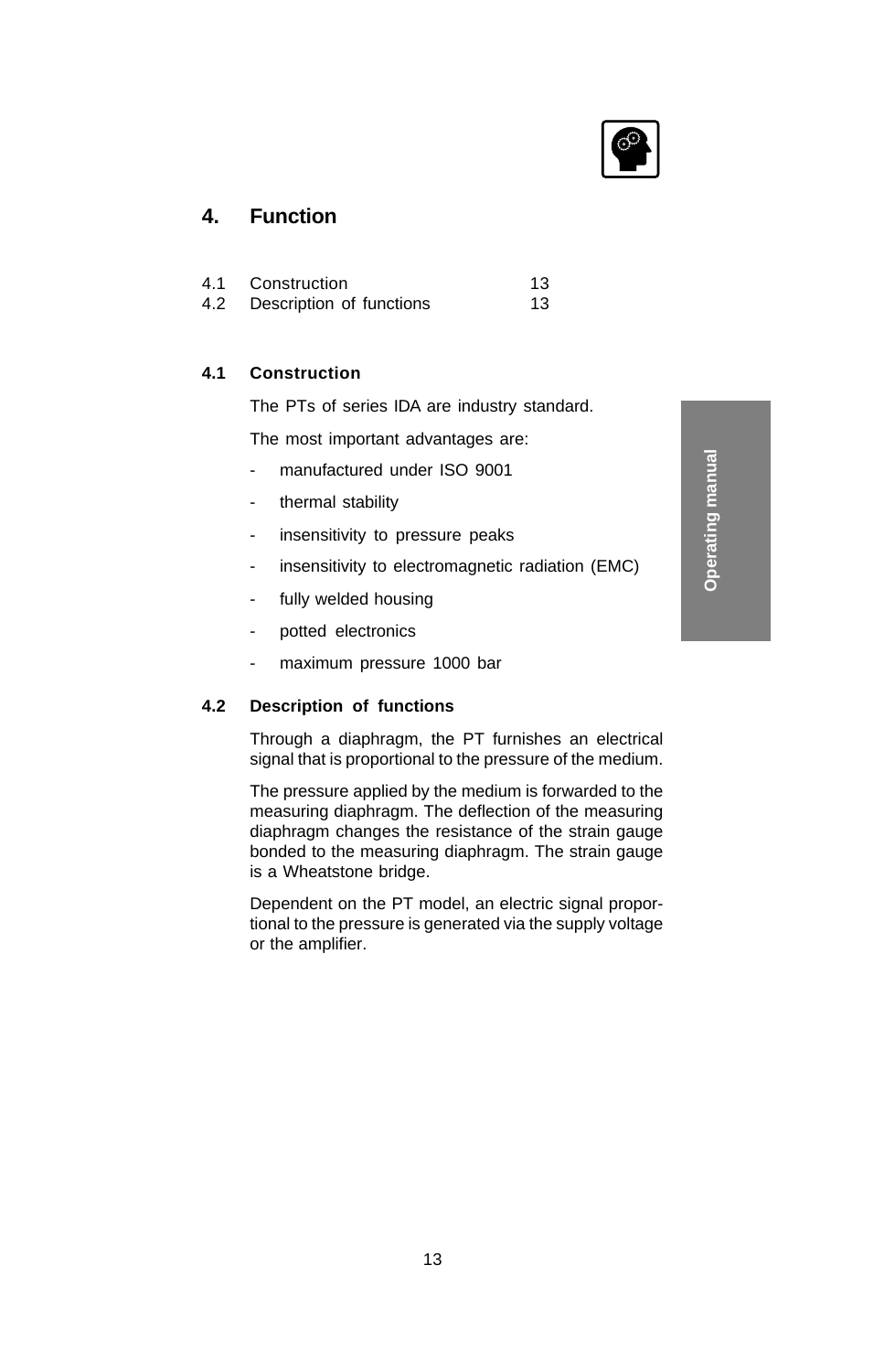

Fig. 07: Functioning principle of the PT of the IDA series

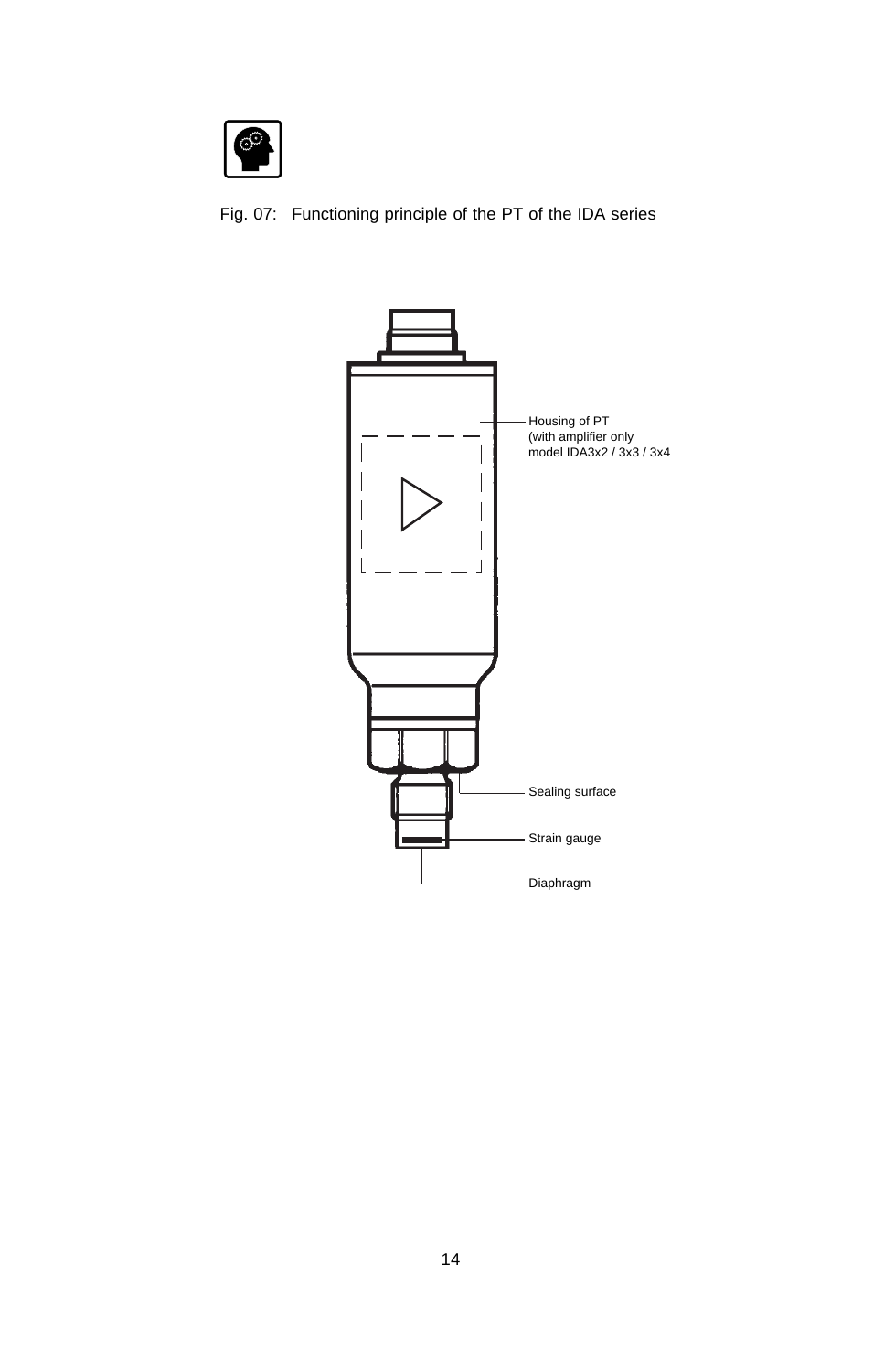

# **5. Transport / delivery**

| Transport / packing / |    |
|-----------------------|----|
| transport damage      | 15 |
| 5.2 Storage           | 15 |
| 5.3 Scope of delivery | 15 |
|                       |    |

**ATTENTION** ESD sensitive component. Electrostatic discharge may damage the PT. Take ESD precautions.

#### **5.1 Transport/packing/transport damage**

- Do not let the PT be damaged by other items during transit.
- Use only the original packaging.
- Report transport damage to **DYNISCO** immediately in writing.

#### **5.2 Storage**

- Store the PT in original packaging only.
- Protect against dust and moisture.

#### **5.3 Scope of delivery**

- PT with diaphragm protection cap
- Seal
- Cable socket
- Calibration sheet
- Operating manual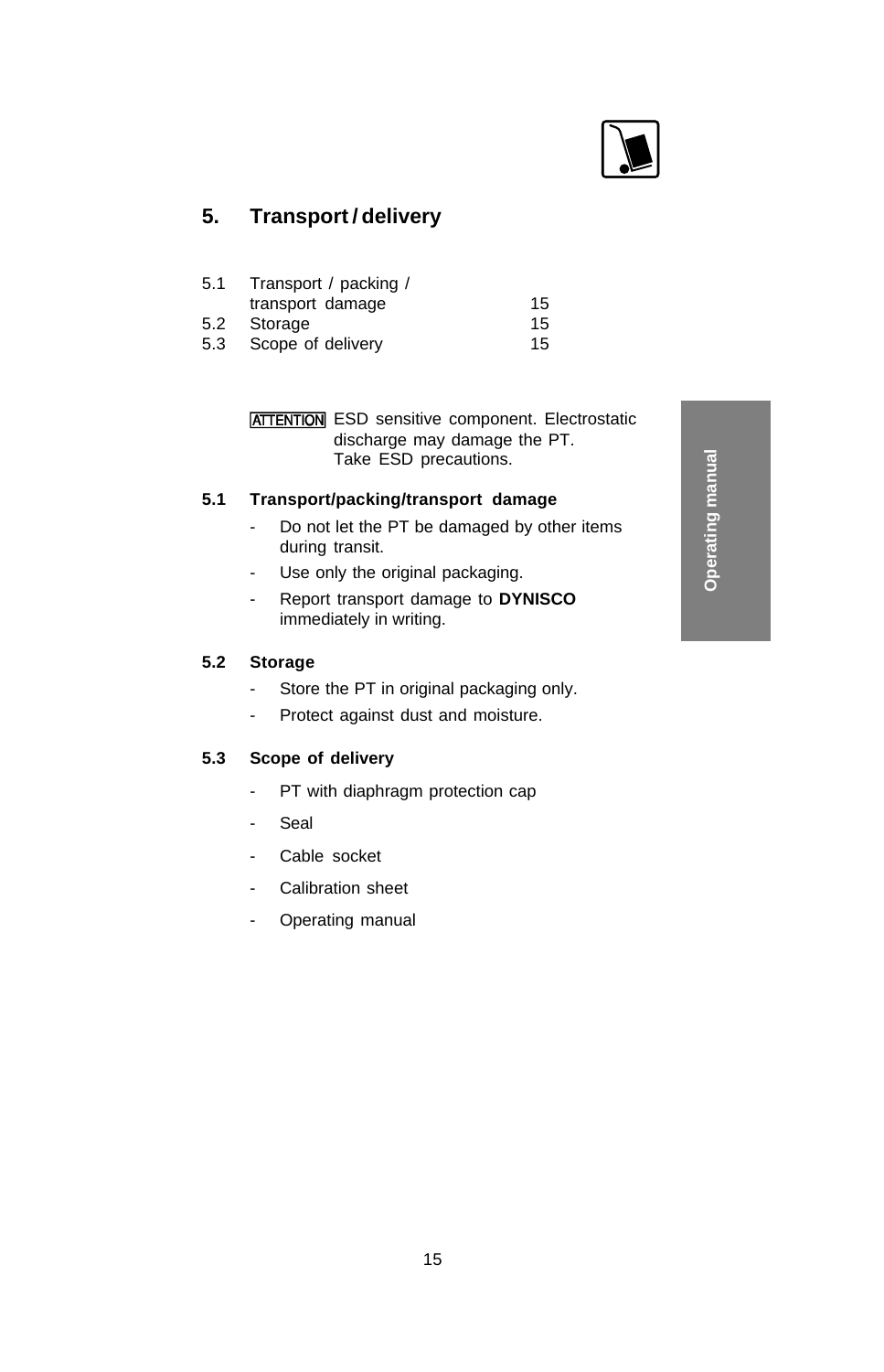# **6. Installation**

- 6.1 Screw-in trunnion / Mounting hole 16
- 6.2 Mounting the Pressure Transducer 18
- 6.3 Electrical connection 19
- 6.3.1 EMC / CE compliant connection 20<br>6.4 Connection assignments 20
- 6.4 Connection assignments
- 6.5 Wiring 22

**ATTENTION** Ambient temperature for the housing **max. +85°C**. Higher temperatures can result in damage and malfunctions. Mount the PT only in locations where these temperatures are not exceeded.

### **6.1 Screw-in trunnion / Mounting hole**

- Make screw-in trunnion / mounting hole as shown in figure 08 / 09 and 10.
- Fig. 08: Screw-in trunnion for PT IDA33x with internal thread according to ISO 228/1 - G¼

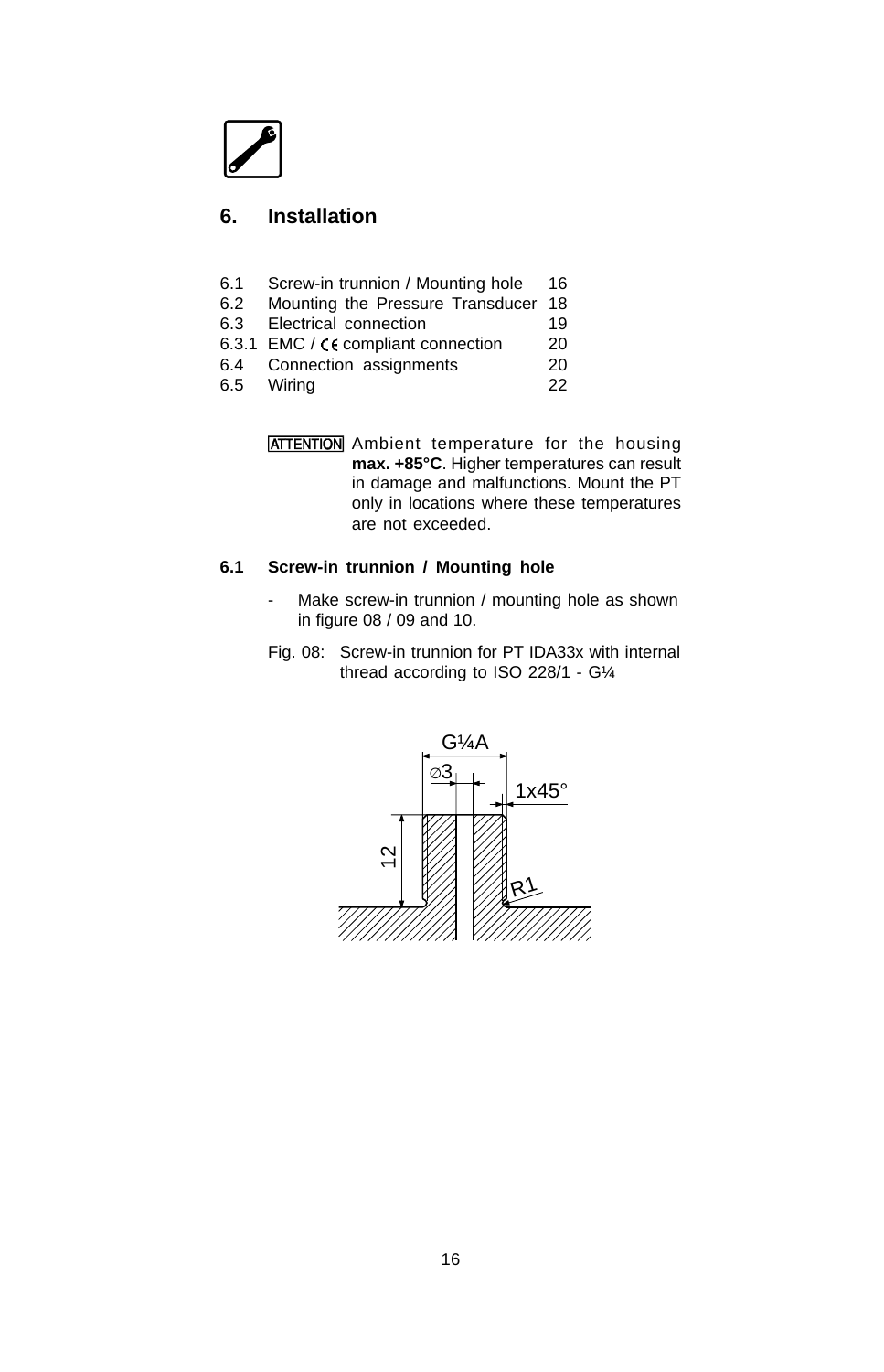Fig. 09: Mounting hole form X for PT IDA 35x with screw-in trunnion according to DIN 3852-A G¼A



- 1) The recess is not nessecary when no seal is used and the contact area is plain and rectangular to the axis of the thread.
- 2) Thread counterbored to outside diameter.
- Fig. 10: Mounting hole for PT IDA 37x with screw-in trunnion M18 x 1.5



- 1) The recess is not nessecary when no seal is used and the contact area is plain and rectangular to the axis of the thread.
- 2) Thread counterbored to outside diameter.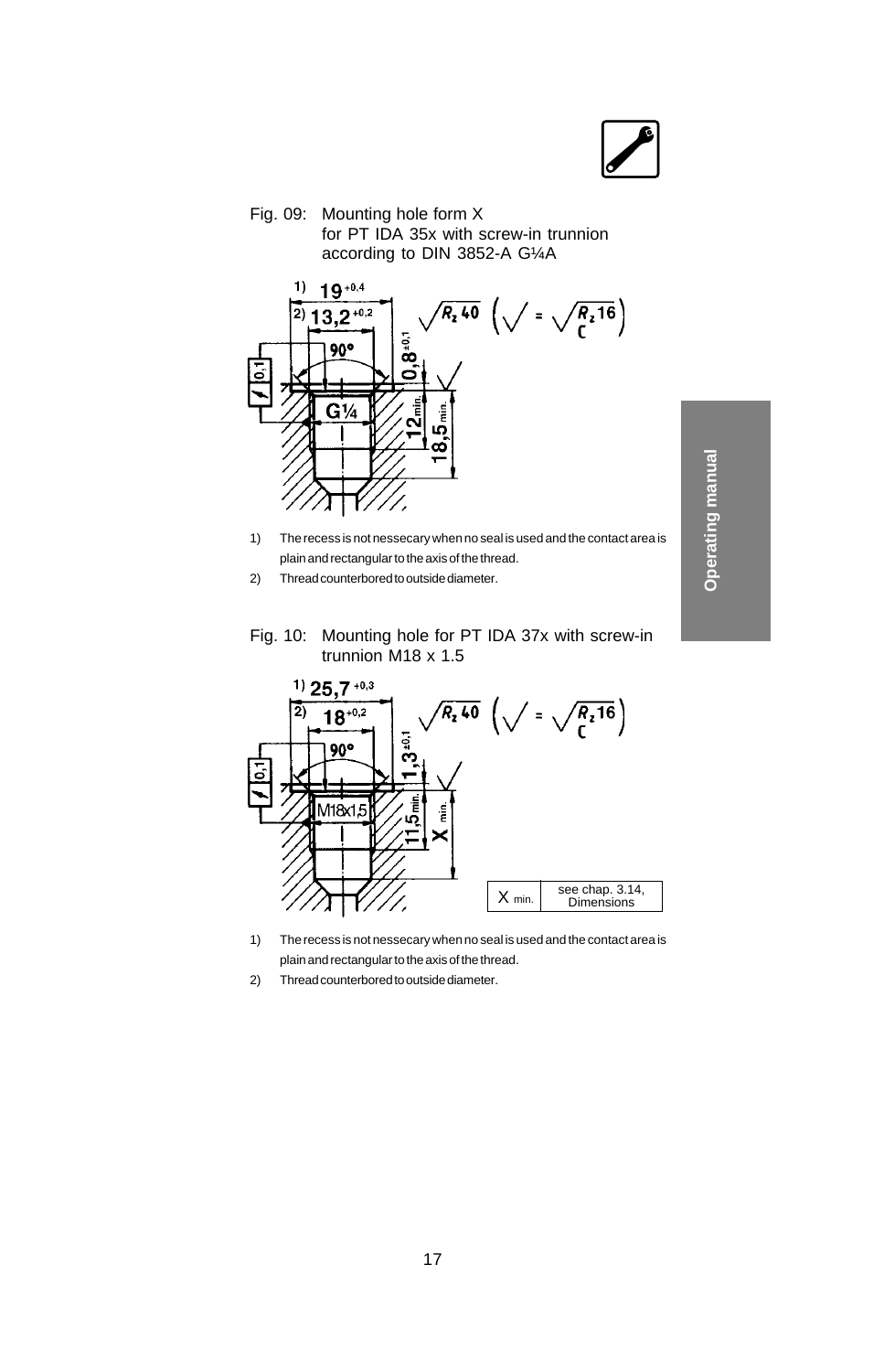When reworking the screw-in trunnion / mounting hole, pay particular attention to the centricity of:

- the hole,
- the thread and
- the sealing surface.

Pressure sealing with the standard seal takes place on the sealing surface and on the front cylindrical section of the PT (see figures 07).

The sealing surface must be:

- correctly machined
- free from marks and rough edges

#### **6.2 Mounting the Pressure Transducer**



Mounting and electrical connection of the PT must be done by authorised specialists with EMC training only, following all applicable regulations, and in **pressureless, voltagefree** condition with the **machine switched off**.

**The machine must be secured against being switched back on!**

- **ATTENTION** ESD sensitive component. Electrostatic discharge may damage the PT. Take ESD precautions.
- **ATTENTION** Before mounting the PT, check the screw-in trunnion / mounting hole carefully. The PT must only be mounted when the screw-in trunnion / mounting hole satisfy the requirements stipulated in chapter 6.1. Screw-in trunnion / mounting hole that does not satisfy these requirements can damage the PT.
- **ATTENTION** For pressure sealing use always the seal that is delivered with the PT!
- **ATTENTION** To prevent the PT from sticking permanently at the screw-in trunnion / mounting hole, coat the thread section of the transducer with high temperature resistant grease or a suitable parting agent.
- **ATTENTION** Always use a spanner applied to the designated hexagon collar when screwing the PT in and out. Do not apply the tool to the housing!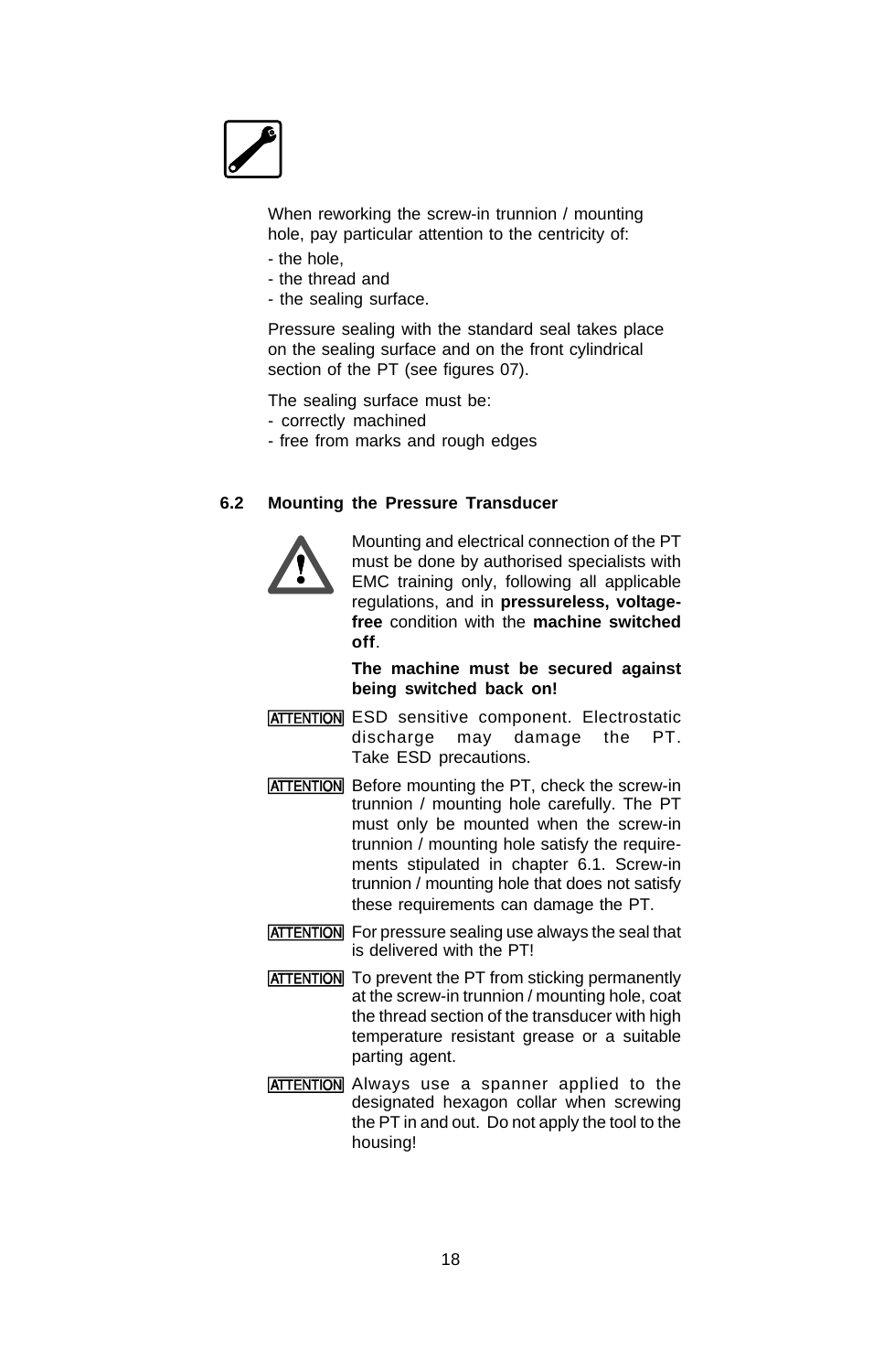

- **ATTENTION** Maximum mounting torque 22 Nm. If the mounting torque is too high, the PT may be damaged or its zero point may shift.
- put the seal between PT and screw-in trunnion / mounting hole. The seal have to fit plain to the surface and must not be damaged.
- screw the PT to the screw-in trunnion / mounting hole and tighten.

#### **6.3 Electrical connection**



Mounting and electrical connection of the PT must be done by authorised specialists with EMC training only, following all applicable regulations, and in **pressureless, voltagefree** condition with the **machine switched off**.

**The machine must be secured against being switched back on!**

- **ATTENTION** ESD sensitive component. Electrostatic discharge may damage the PT. Take ESD precautions.
- **ATTENTION** Avoid laying the power cable in the direct vicinity of cables carrying higher voltages or switching inductive or capacitive loads.
- **ATTENTION** An EMC compliant power supply must be used. The electrical connection must comply with EMC requirements.
- **ATTENTION** If the electrical connection is not made as described in chapter 6.3.1, or if cables / cable connectors / cable glands other than those stipulated by **DYNISCO** are used, **DYNISCO** cannot guarantee that EMC requirements will be satisfied.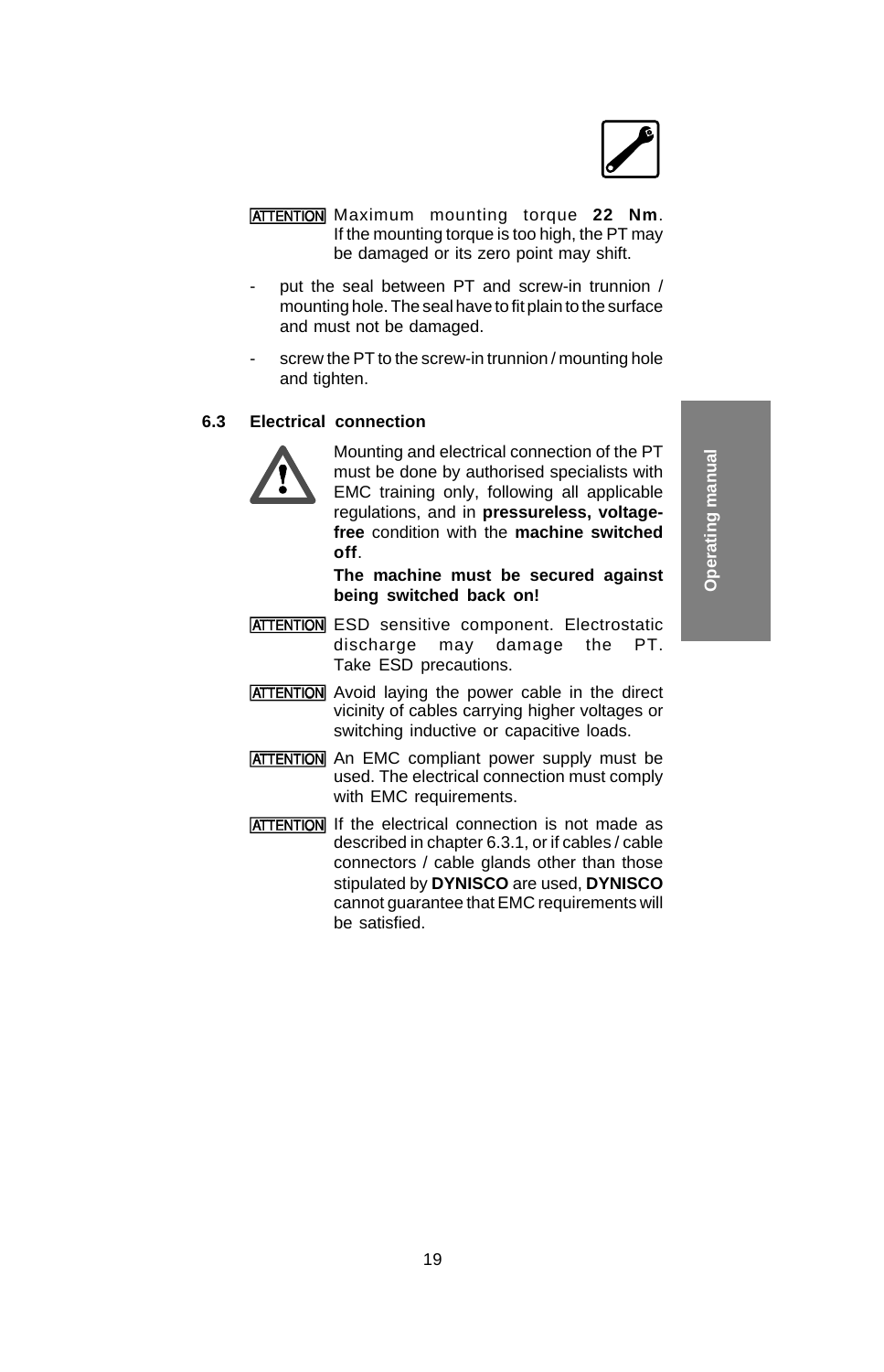#### **6.3.1 EMC / compliant connection**

- Earth the machine section with the screw-in trunnion / mounting hole for the PT in accordance with regulations. The PT must be connected to earth via the screw-in trunnion / mounting hole.
- Connect the shield of the connecting cable on both sides, making sure it conducts with full and continuous contact.
- When introducing the connecting cable into an EMC compliant switch cabinet, for example, connect the shield correctely (cable gland, conducting, full contact, continuous) to the conductive housing or route it via built-in cable connector that is also connected to the conductive housing.
- Connect unused cable cores or free cable ends correctely to the cable shield on both sides.

For order numbers of EMC compliant cable connectors required for connecting the PT, see chapter 9, accessories.

#### **6.4 Connection assignments**

#### **Standard models IDA:**

| Equipment connector: | 7-pin male connector, |
|----------------------|-----------------------|
|                      | <b>DIN</b>            |
| Female connector:    | DIN                   |

Fig. 11: 7-pin female connector



| PIN            | Designation          |
|----------------|----------------------|
| 1              | supply voltage $(+)$ |
| $\overline{2}$ | supply voltage (-)   |
| 3              | signal $(+)$         |
| 4              | signal (-)           |
| 5              | calibration          |
| 6              | calibration          |
|                |                      |

Top view solder side

Example for IDA3x4

The connector housing is connected conductively to the housing of the PT.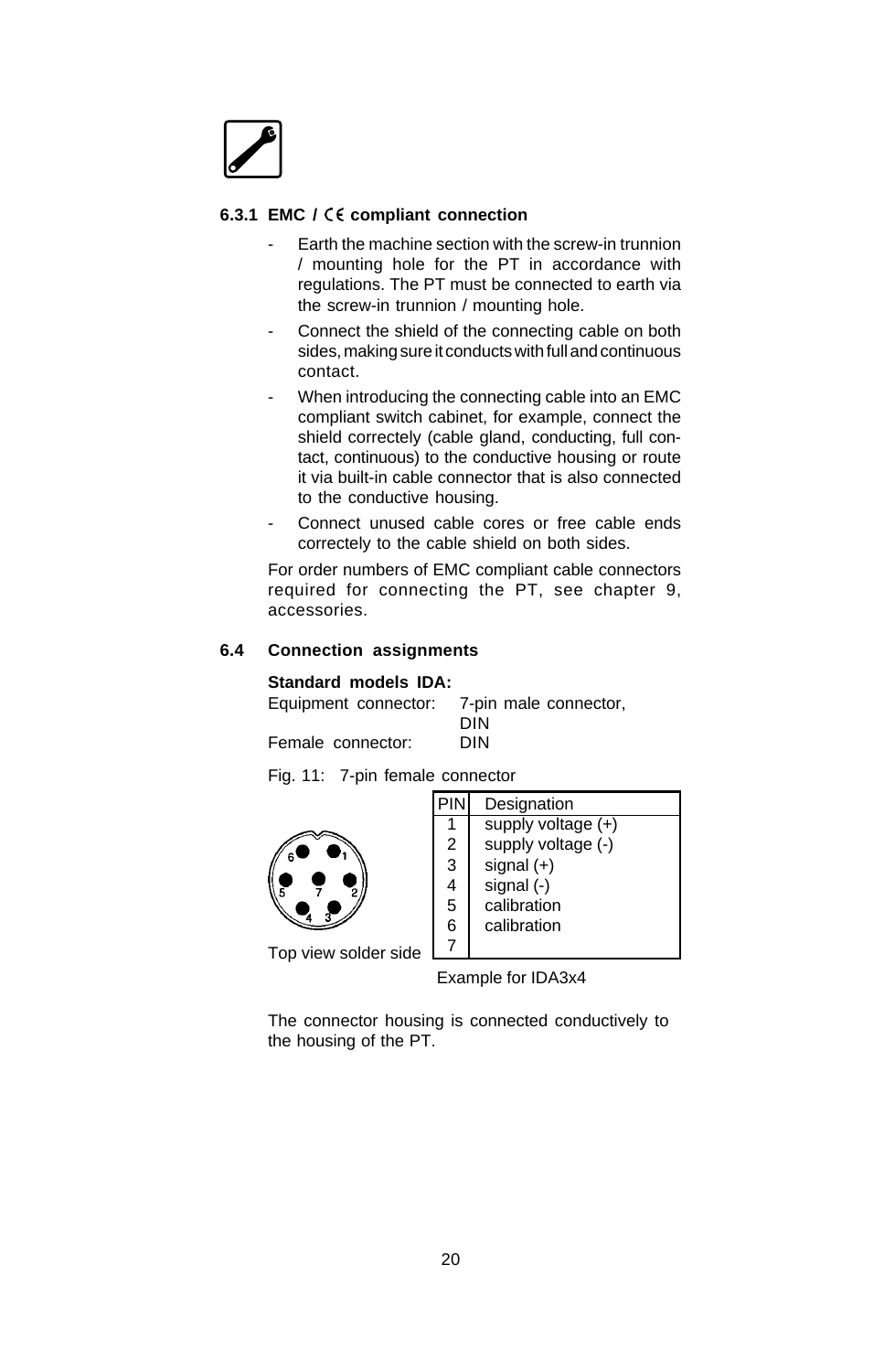#### **Models IDA with cable connection, option D05**

| Colour of core | Designation                           |
|----------------|---------------------------------------|
| WH (white)     | supply voltage $(+)$                  |
| GN (green)     | supply voltage (-)                    |
| YE (yellow)    | signal $(+)$                          |
| GY (grey)      | signal $(-)$                          |
| PK (pink)      | calibration                           |
| BN (brown)     | calibration                           |
| transparent    | shield (connected conductively to the |
|                | housing of the PT)                    |
|                |                                       |

Example for IDA3x4

**ATTENTION** To fulfil the EMC / CE rquirements at the installation of the models with cable connections (option D05) the cable shield have to be connected according to chapter 6.3.1, EMC /  $C \in \mathbb{C}$  compliant connection. A connection via the transparent cable core is not sufficient for an EMC / CE compliant connection!

#### **Models IDA3x0 with option D21:**

| Equipment connector: | 6-pin male connector. |
|----------------------|-----------------------|
|                      | Bendix PT02A-10-6P    |
| Female connector:    | PT06A-10-6S(SR)       |

Fig. 12: 6-pin female connector



| PIN | Designation          |
|-----|----------------------|
| А   | signal $(+)$         |
| B   | signal (-)           |
| С   | supply voltage $(+)$ |
| D   | supply voltage (-)   |
| E   | calibration          |
| F   | calibration          |

Top view solder side  $L^f$ 

The connector housing is connected conductively to the housing of the PT.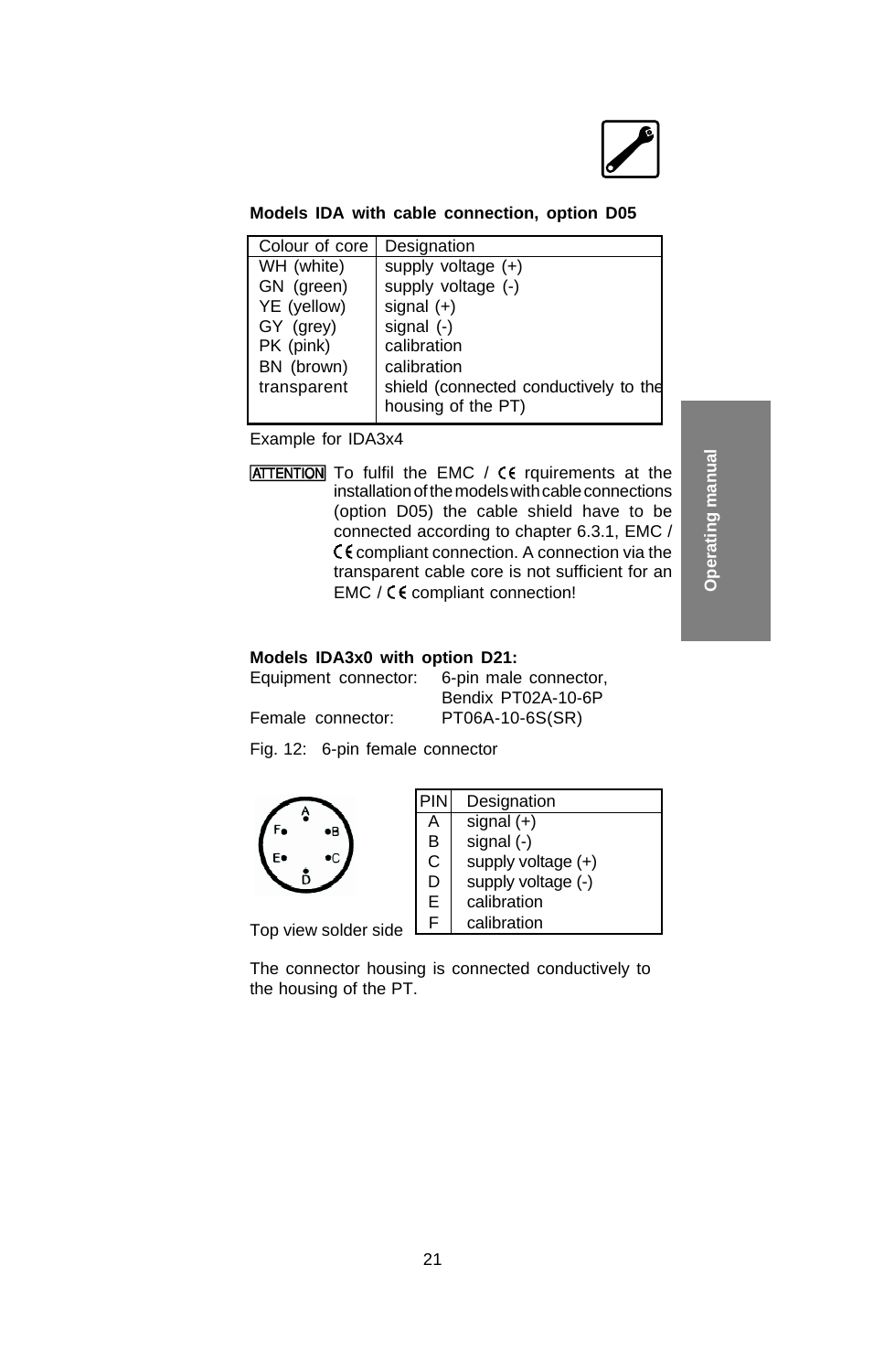#### **6.5 Wiring**



Fig. 14a: Wiring proposal 2-wire mA, floating mA indication with internal resistor  $R_i < 38.2 \times U_s - 380$ 



Fig. 14b: Wiring proposal 2-wire mA, mA indication with internal resistor  $R_i$  < 38.2 x U<sub>S</sub> - 380



Fig. 15: Wiring proposal 3-wire Volts

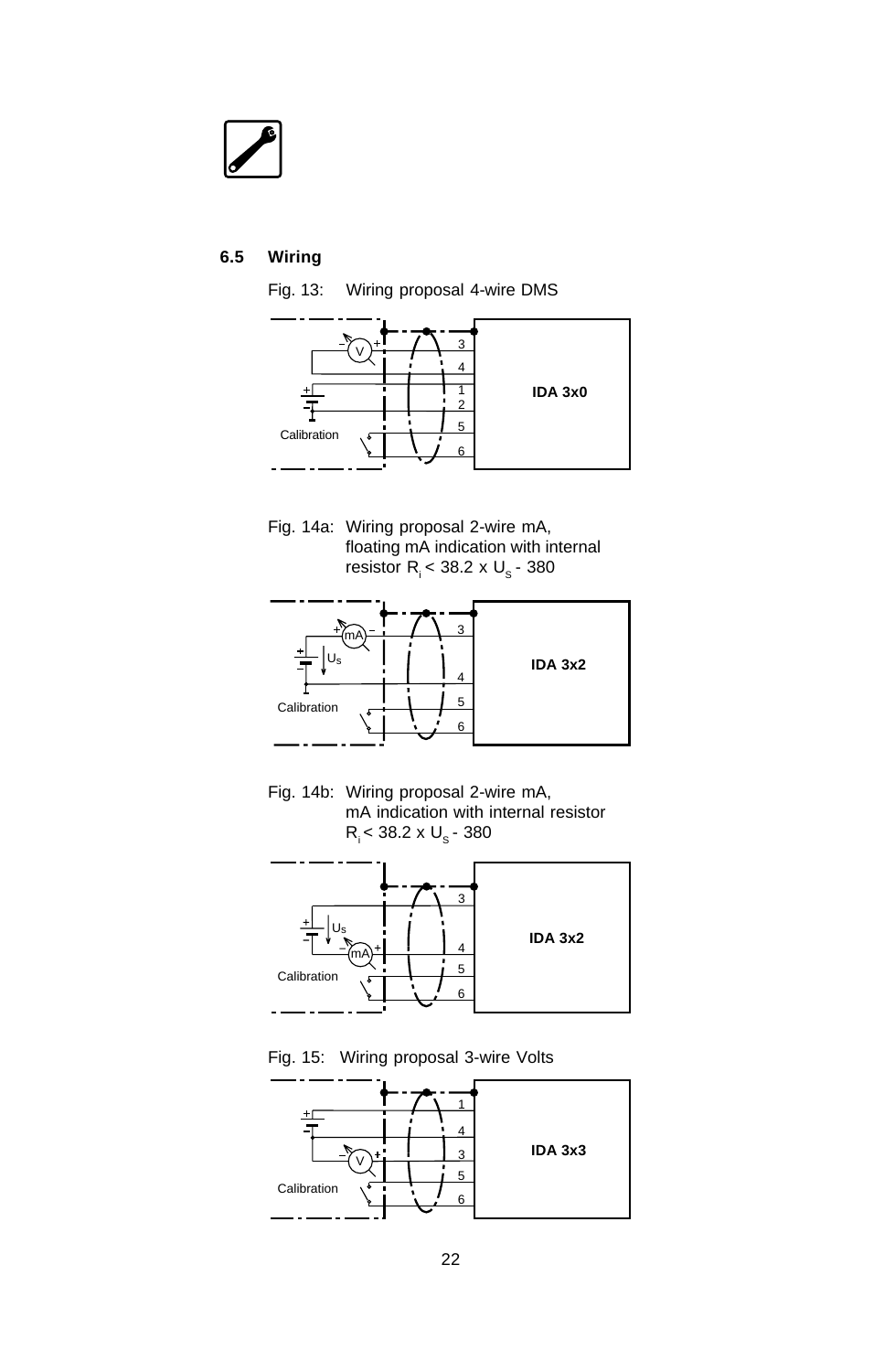





Operating manual **Operating manual**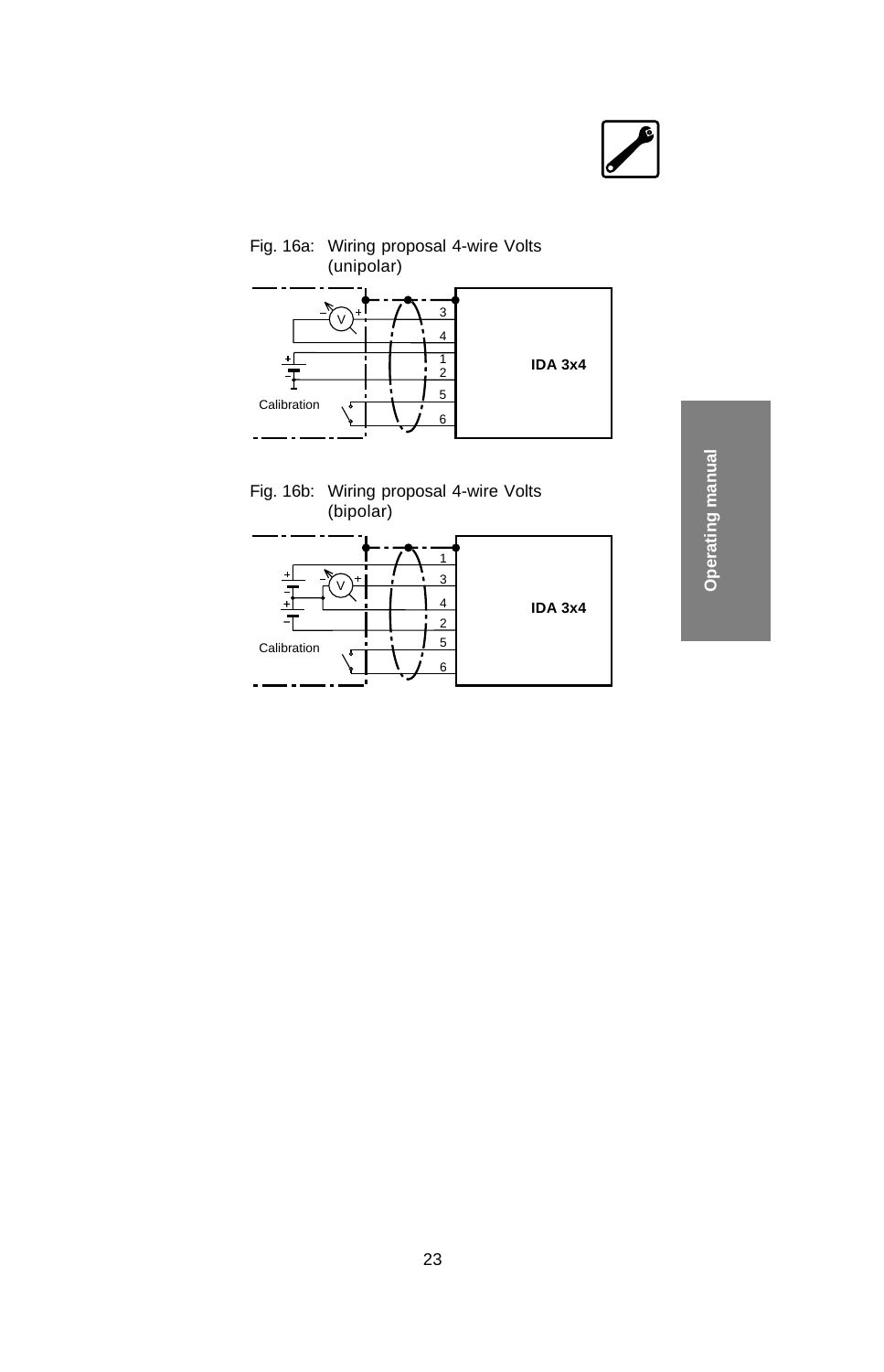# **7. Commissioning**

| 7.1 Supply voltage                       | 24 |
|------------------------------------------|----|
| 7.2 Calibration and zero balance         | 24 |
| 7.2.1 Pressure transducer IDA3x0         | 24 |
| 7.2.2 Pressure transducer IDA3x2/3x3/3x4 | 25 |

7.3 Operation 26

**ATTENTION** Before putting the PT into operation, make sure the PT is securely mounted and sealed.

#### **7.1 Supply voltage**

**ATTENTION** Using a supply voltage which is different from that stated in the technical specifications or has reversed polarity can damage the PT or cause it to malfunction.

**DYNISCO** recommends operating the pressure transducer IDA3x0 (without amplifier) with a supply voltage of 10 VDC. Supply voltages from 6 to 12 VDC are permitted.

#### **7.2 Calibration and zero balance**

PTs of series IDA 3xx have an internal calibration signal. Connecting terminals 5 and 6 switches the calibration signal to the signal output. It is 80% of the full scale pressure of the transducer.

- **ATTENTION** Calibrate in pressureless state and at room temperature. Other ambient temperatures will corrupt the signal.
- **ATTENTION** Do not change the installed position of the PT after calibration. If the position is changed you must re-calibrate the PT.

#### **7.2.1 Pressure transducer IDA3x0** (without amplifier)

- Connect a meter or suitable display unit to the signal output.
- Set the display unit or external amplifier to pressureless state (zero point).
- Connect terminals 5 and 6. ➪ The calibration signal is connected to the output.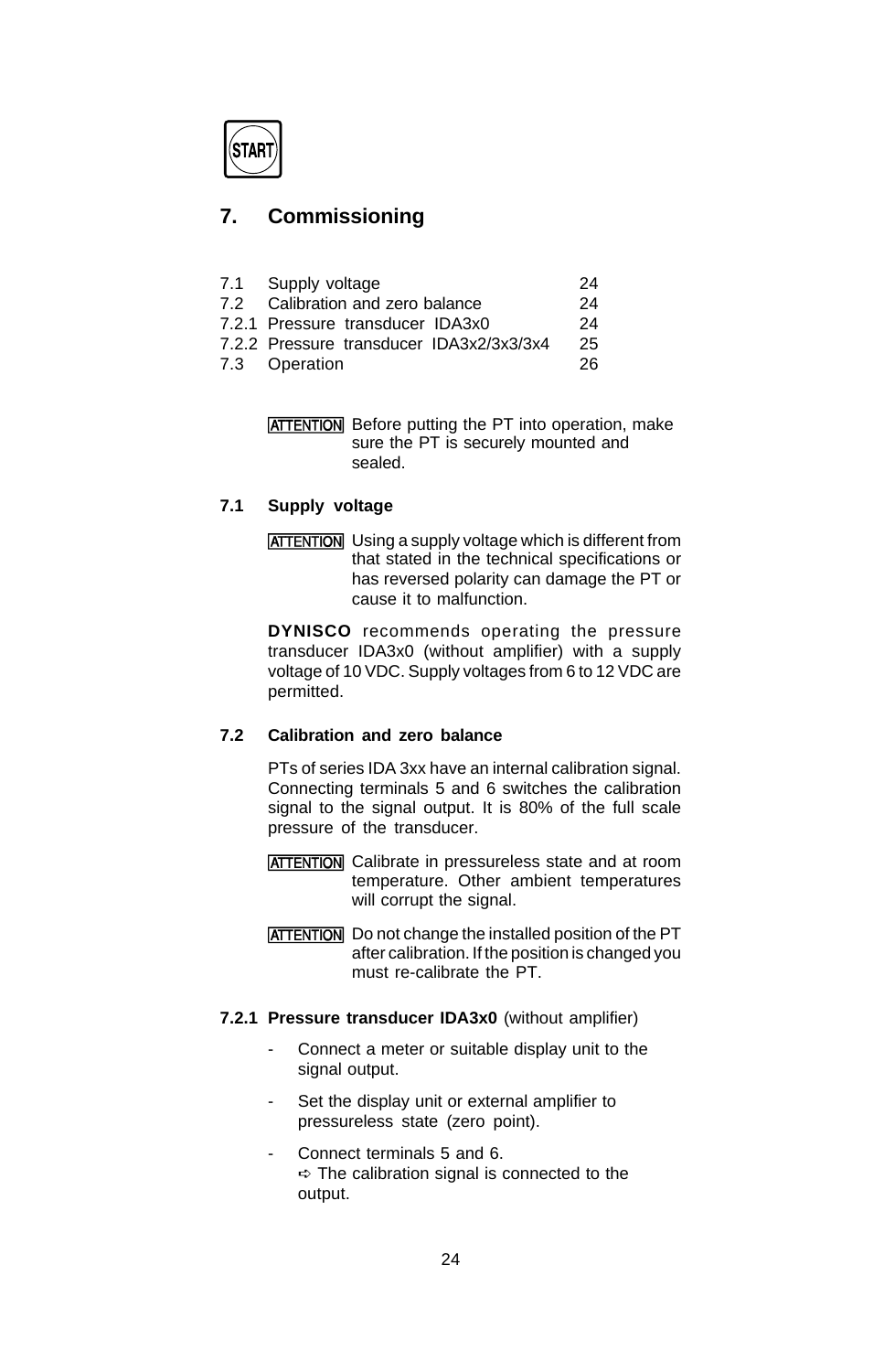

- Set the calibration value (80% of nominal pressure) on the display unit or external amplifier.
- Check the zero point setting on the display unit once again.

Readjust the zero point at operating temperature!

- Wait until a steady operating temperature is reached at the pressure sensor.
- Set the zero point on the display unit or external amplifier.

#### **7.2.2 Pressure transducer IDA3x2/3x3/3x4**

The adjustment is made at two potentiometer screws in the cover section of the electronic housing.

- Remove the cap screws from the potentiometers.
- Potentiometer adjusting screw "N" for zero adjustment.
- Potentiometer adjusting screw "B" for range adjustment.



Fig. 17: Housing cover

- Connect a meter or suitable instrument to the signal output to verify the settings.
- Adjust zero at potentiometer adjusting screw "N" and verify on the meter.
- Connect terminals 5 and 6. ➪ The calibration signal is connected to the output.
- Adjust calibration value (80% of full scale pressure) at potentiometer adjusting screw "B" and verify on the meter.
- Check the zero setting again.
- Repeat the zero adjustment and calibration value as necessary.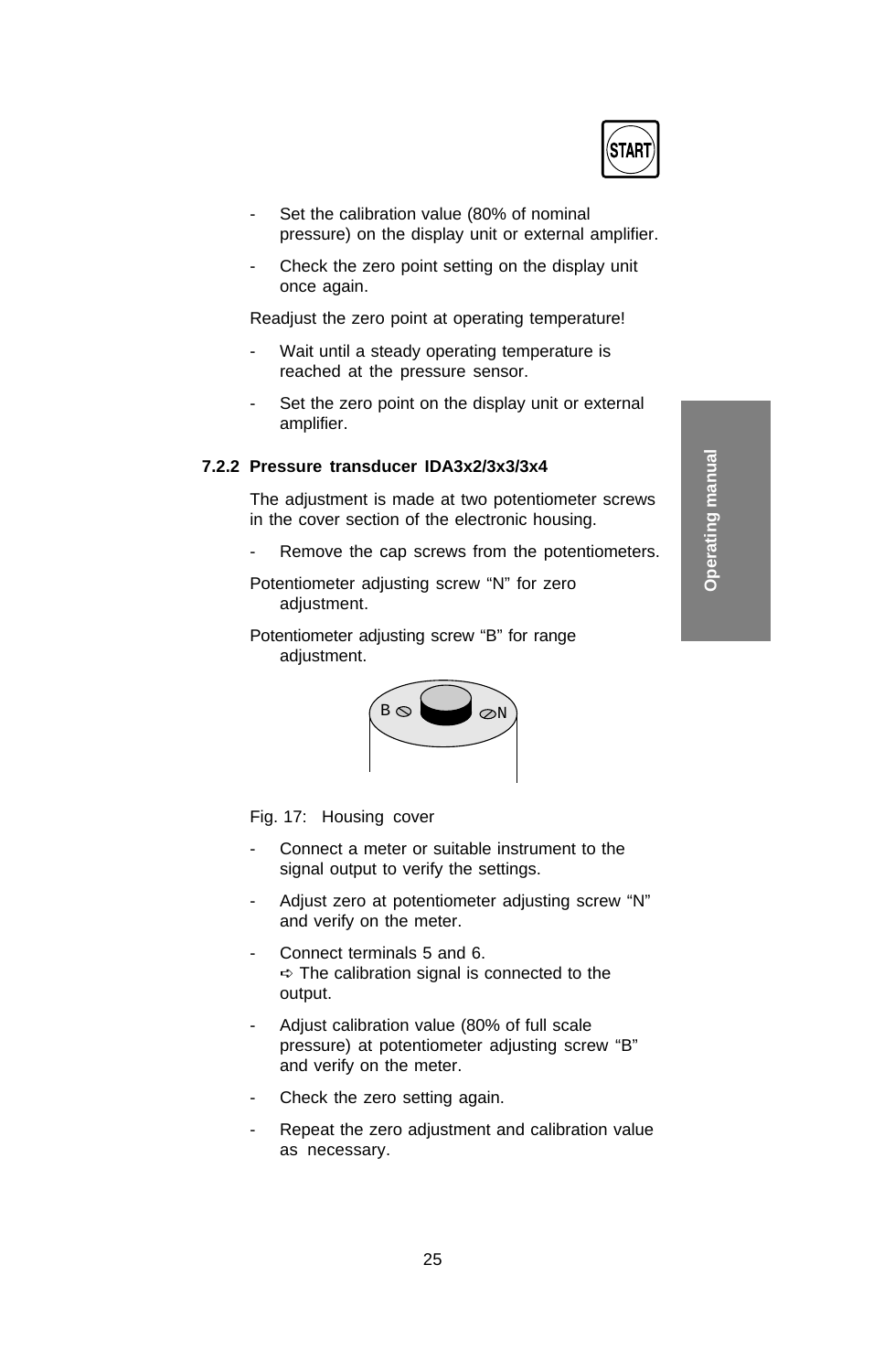Readjust the zero point at operating temperature!

- Wait until a steady operating temperature is reached at the pressure sensor.
- Adjust zero at potentiometer adjusting screw "N" and verify on the meter.
- Replace the cover screws on the potentiometers.

#### **7.3 Operation**

**ATTENTION** Operating temperature at the PT diaphragm **max. +85°C (IDA 3x0 max. +120°C)**. Higher temperatures will damage the PT.

**ATTENTION** Ambient temperature for the housing max. **+85°C**. Higher temperatures can result in damage or malfunctions. Mount the PT only in locations where this temperature is not exceeded.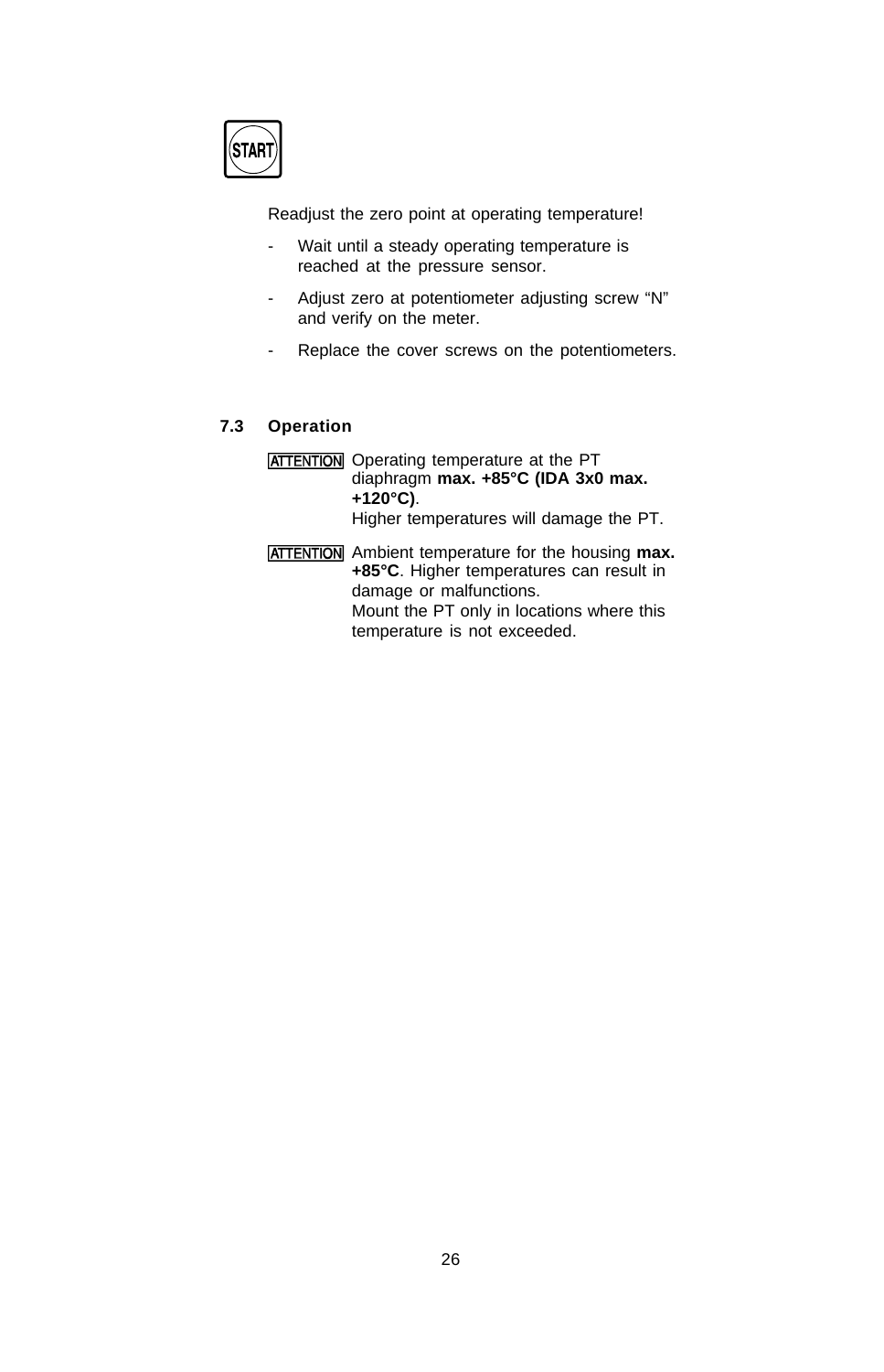

# **8. Maintenance**

- 8.1 Maintenance 27<br>8.2 Repair/disposal 27
- Repair/disposal

### **8.1 Maintenance**



Mounting and electrical connection of the PT must be done by authorised specialists with EMC training only, following all applicable regulations, and in **pressureless, voltagefree** condition with the **machine switched off**.

#### **The machine must be secured against being switched back on!**

- **ATTENTION** ESD sensitive component. Electrostatic discharge may damage the PT. Take ESD precautions.
- **ATTENTION** Do not clean PT with hard objects. This will damage the PT!
- **ATTENTION** Always use a spanner applied to the designated hexagon collar when screwing the PT in and out. Do not apply the tool to the housing!

The PT is almost maintenance free.

Clean the PT with soft and dry cloth during the machine maintenance.

#### **8.2 Repair/disposal**

Please send defective PTs to your **DYNISCO** representative.

For addresses, see the back cover of the operating manual.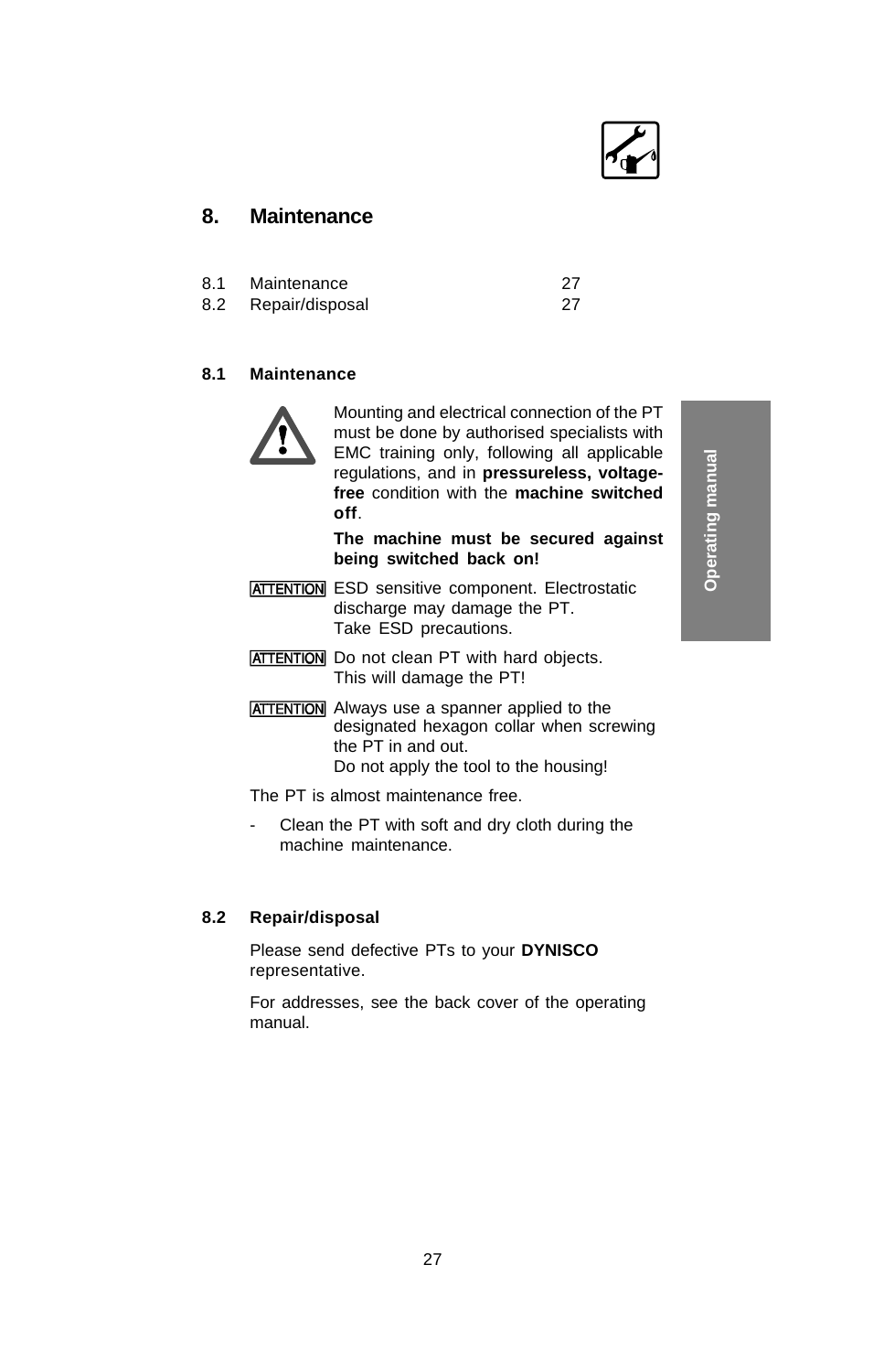# **9. Accessories**

- Pressure sensor simulator
- Pressure sensor calibrating device

| Designation                                  | Order no. |
|----------------------------------------------|-----------|
| Cable connector DIN 7-pin                    | E311 0035 |
| Cable connector Bendix                       | E311 0029 |
| Cable gland PG 7 CE                          | E447 0037 |
| Connection cable VT 460 - 6 Meter            | 9VT0 0017 |
| Connection cable VT 460 - 10 Meter 9VT0 0018 |           |

# **Cable connector, cable gland, cable**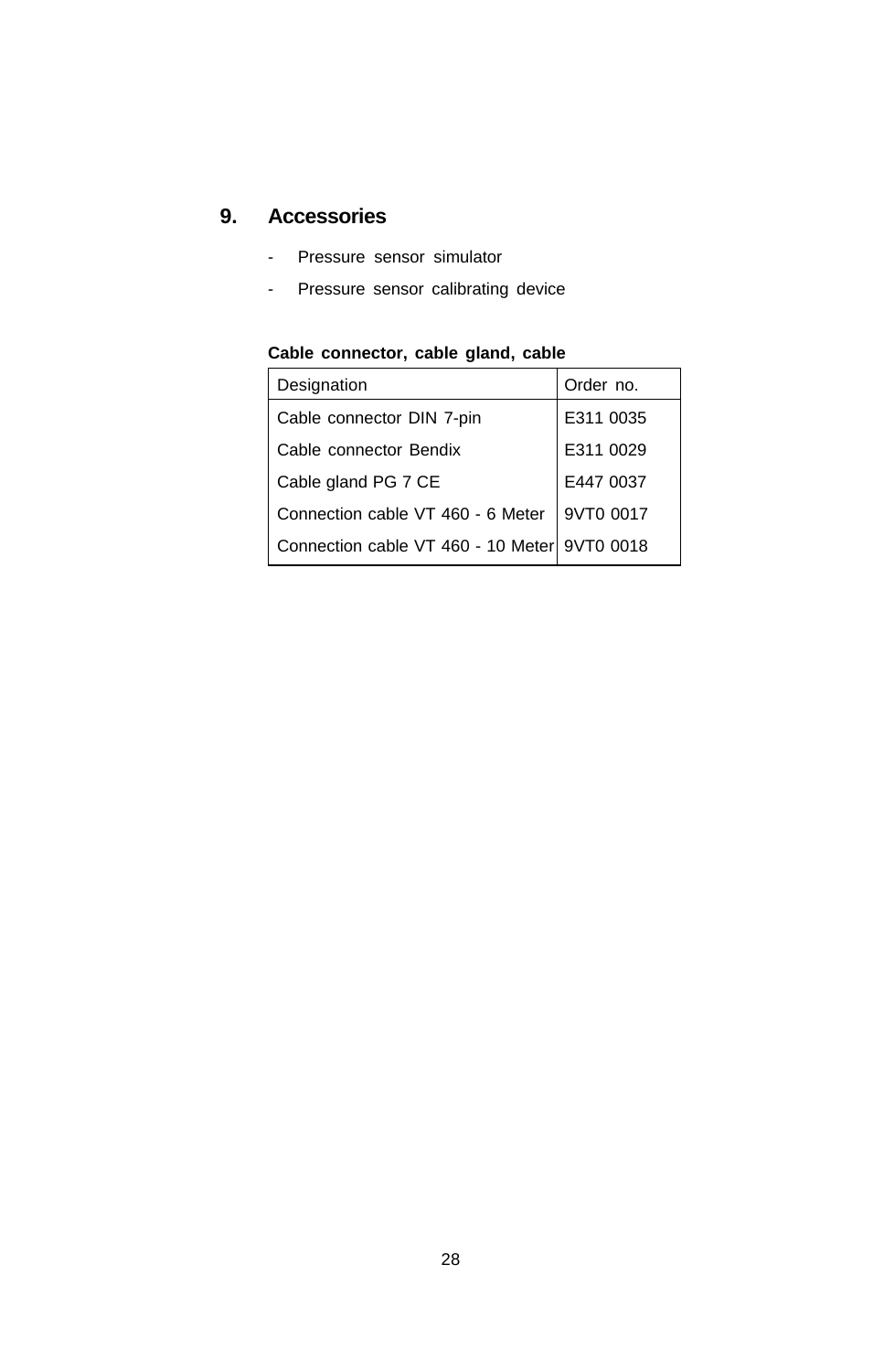

# **10. Troubleshooting**

10.1 Troubleshooting 29

# **10.1 Troubleshooting**

| Fault                                     | Possible cause                                                | Resolution                                                      |
|-------------------------------------------|---------------------------------------------------------------|-----------------------------------------------------------------|
| No signal                                 | Cable breakage or<br>poor contact                             | Check cable<br>and contact, or<br>replace                       |
|                                           | No supply voltage                                             | Check supply<br>voltage                                         |
| Strong zero shift<br>when screwing in     | Mounting hole<br>incorrectly<br>produced<br>(alignment error) | Check hole,<br>rework if<br>necessary (see<br>chapter 6.1, 6.2) |
|                                           | Mounting torque<br>too high                                   | Adjust to max.<br>22 Nm mounting<br>torque                      |
| No signal change<br>despite pressure rise | Diaphragm<br>damaged                                          | Send pressure<br>transducer to<br><b>DYNISCO</b><br>for repair  |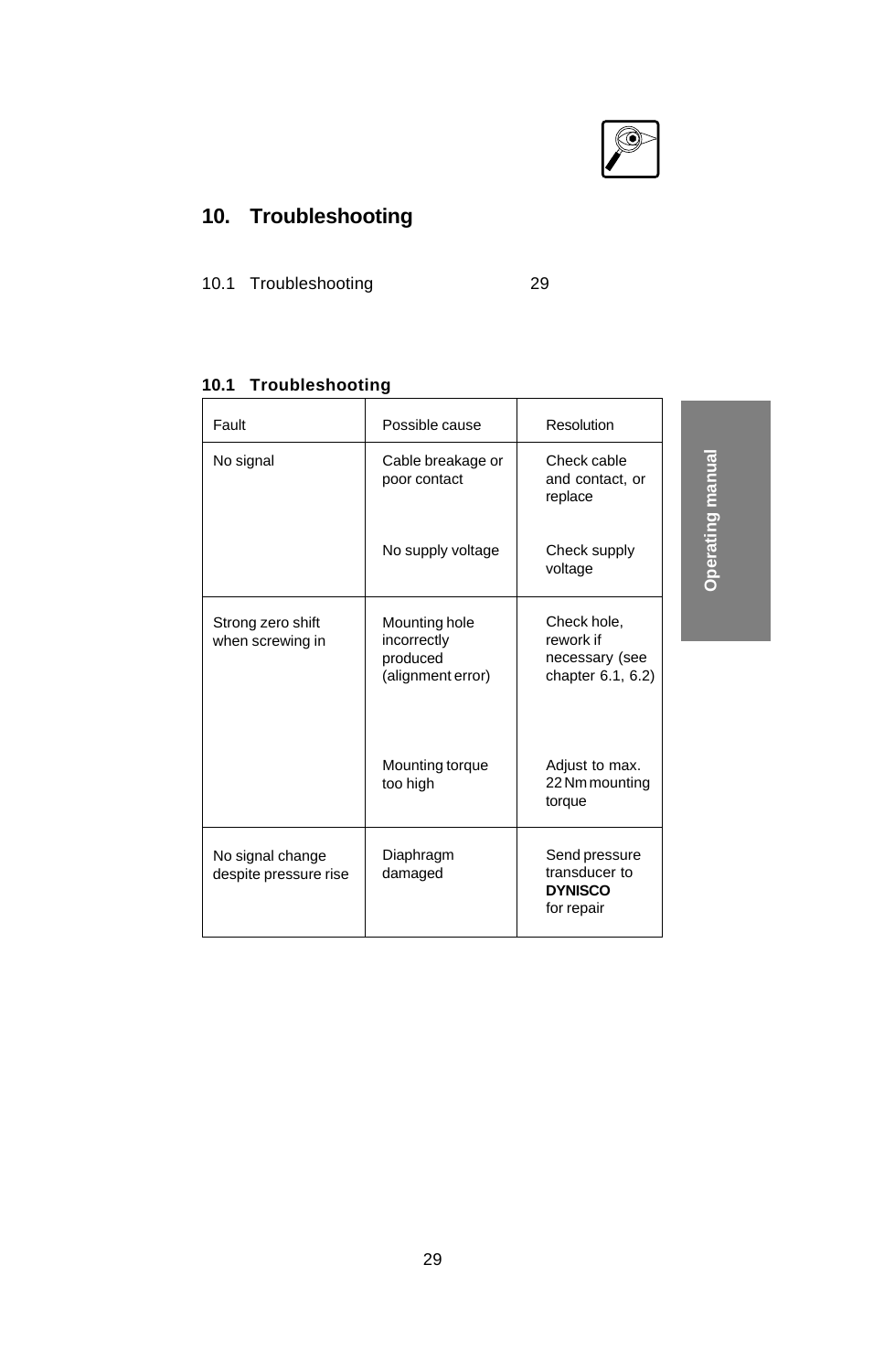

#### **11. Declaration of conformity**

# **D** Dynisco

#### **Konformitätserklärung**

**Declaration of conformity Déclaration de conformité Declaración de conformidad Declaração de conformidade**

Hiermit enkisten wir, daß unser Produkt, Typ:<br>
"We hereby declaren sha cur product, type:<br>
Nou s déclarons par la présente que notre produit, type:<br>
Por la presente declaramos que nuestro producto, tipo:<br>
Ocm a presente d

folgenden einschlägigen Bestimmungen entspricht:<br>complies with the following relevant provisions:<br>correspond aux dispositions pertinentes suivantes:<br>satisface las disposiciones pertinentes siguientes:<br>está em conformidade a saber:

è conforme alle seguenti disposizioni pertinenti: voldoet aan de eisen van de in het vervolg genoemde bepalingen: overholder følgende relevante bestemmelser:

ανταποκρίνεται στουσ ακόλουθουσ<br>σχετικούσ κανονισμούσ:

Angewendete harmonisierte Normen,insbesondere: Applied harmonized standards, in particular: Normes harmonisée utilisées, notamment: Normas armonizadas utilzadas particularmente: Normas harmonizadas utilizadas, em particular: Norme armonizzate applicate in particolare: Gebruikte geharmoniseerde normen, in het bijzondere: Anvendte harmoniserede normer, især: Eφαρμοσθέντα εναρμονισμένα πρότυπα ειδικότερα:

Dynisco Europe GmbH Wannenäckerstraße 24 D 74078 Heilbronn Tel. (0 71 31) 2 97 - 0 Fax (0 71 31) 2 32 60

**Dichiarazione di conformità Verklaring van overeenstemming Konformitetserklæring** Αήλωση συμμόρφωσησ ΕΟΚ

**Drucktransmitter / Druckaufnehmer Pressure Transmitter / Pressure Transducer Serie MDT, EMT, EIT, MDA, IDA, TDA, LDA, PT, Dyna4**

EMV-Richtline (89/336/EWG, 93/68/EWG, 93/44 EWG) EMC guidelines (89/336/EEC, 93/68/EEC, 93/44/EEC) Direcitve EMV (89/336/CEE, 93/68/CEE, 93/44/CEE) Reglamento de compatibilidad electromagnética (89/336/MCE, 93/68/MCE, 93/44/MCE) Directriz relativa à compatibilidade electro-magnética<br>(89/336/EWG, 93/68/EWG, 93/44/EWG)<br>Direttiva sulla compatibilità elettromagnetica<br>(89/336/CEE, 93/68/CEE, 93/46/CEE)<br>EMV-richtlijn (89/336/EEG, 93/68/EEG, 93/44/EEG) Direktiv om elektromagnetisk forligelighed<br>(89/336/EØE 93/68/EØE 93/44/EØE) (89/336/ΕØF, 93/68/ΕØF, 93/44/ΕØF)<br>κατευθυντήρια οδηγια περι<br>ηλεκτρομαγνητικήσ συμβατότητασ<br>(89/336/EWG, 93/68/EWG, και 93/44/EWG)

**EN 50081-1 / EN 50082-2**